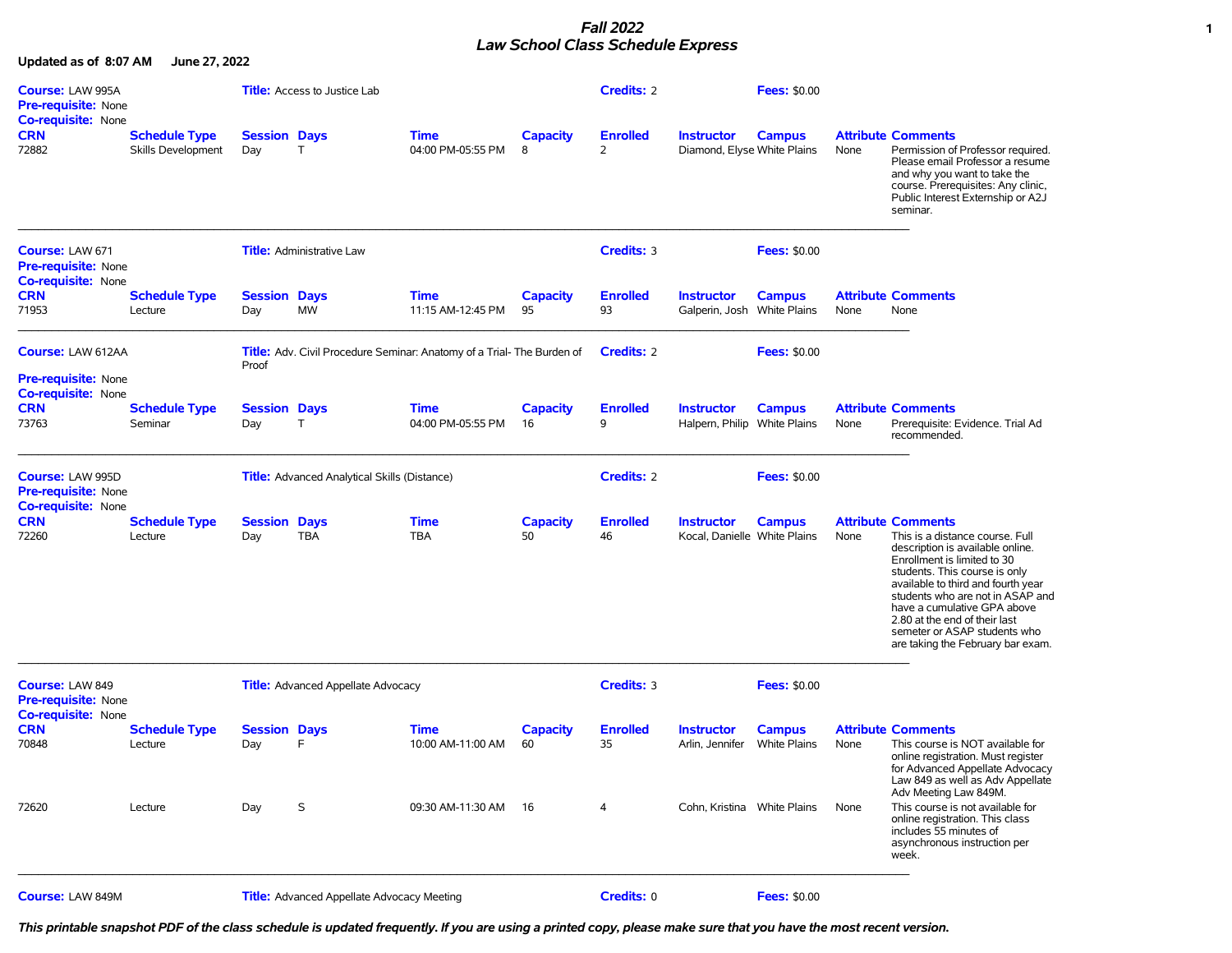## *Fall 2022* **2** *Law School Class Schedule Express*

| <b>Pre-requisite: None</b><br><b>Co-requisite: None</b>                             |                                            |                                |                                                                      |                                  |                       |                       |                                                   |                                      |      |                                                                                                                                                                |
|-------------------------------------------------------------------------------------|--------------------------------------------|--------------------------------|----------------------------------------------------------------------|----------------------------------|-----------------------|-----------------------|---------------------------------------------------|--------------------------------------|------|----------------------------------------------------------------------------------------------------------------------------------------------------------------|
| <b>CRN</b>                                                                          | <b>Schedule Type</b>                       | <b>Session Days</b>            |                                                                      | <b>Time</b>                      | <b>Capacity</b>       | <b>Enrolled</b>       | <b>Instructor</b>                                 | <b>Campus</b>                        |      | <b>Attribute Comments</b>                                                                                                                                      |
| 72190                                                                               | Special                                    | Day                            | M                                                                    | 09:00 AM-11:00 AM                | 10                    | 9                     | Arlin, Jennifer                                   | <b>White Plains</b>                  | None | Must register for Adv Appellate<br>Advocacy meeting Law 849M as<br>well as Adv Appellate Advocacy<br>Law 849. Not available for online<br>registration.        |
| 72191                                                                               | Special                                    | Day                            | F                                                                    | 11:15 AM-01:15 PM                | -10                   | 10                    | Pagano, Natalie White Plains                      |                                      | None | Must register for Adv Appellate<br>Advocacy meeting Law 849M as<br>well as Advanced Appellate<br>Advocacy Law 849. Not available<br>for online registration.   |
| 72337                                                                               | Special                                    | Day                            | F                                                                    | 11:15 AM-01:15 PM                | -10                   | 10                    | Joyce, Patrick White Plains                       |                                      | None | Must register for Adv Appellate<br>Advocacy meeting as well as Adv<br>Appellate Advocacy Law 849. Not<br>available for online registration.                    |
| 72338                                                                               | Special                                    | Day                            | F                                                                    | 11:15 AM-01:15 PM                | -10                   | 6                     | Shalley,<br>Margaret                              | <b>White Plains</b>                  | None | Must register for Adv Appellate<br>Advocacy meeting Law 849M as<br>well as Adv Appellate Advocacy<br>Law 849. Not available for online<br>registration.        |
| <b>Course: LAW 898A</b><br>Pre-requisite: None<br><b>Co-requisite: None</b>         |                                            |                                | <b>Title:</b> Advanced Corporate Seminar: Corporate Governance & ESG |                                  |                       | <b>Credits: 2</b>     |                                                   | <b>Fees: \$0.00</b>                  |      |                                                                                                                                                                |
| <b>CRN</b><br>72820                                                                 | <b>Schedule Type</b><br>Seminar            | <b>Session Days</b><br>Evening | M                                                                    | <b>Time</b><br>06:00 PM-08:00 PM | <b>Capacity</b><br>16 | <b>Enrolled</b><br>8  | <b>Instructor</b><br>Brown, Stephen White Plains  | <b>Campus</b>                        | None | <b>Attribute Comments</b><br>Pre-requisite: Corporations and<br>Partnerships                                                                                   |
| Course: LAW 606B<br><b>Pre-requisite: None</b><br><b>Co-requisite: None</b>         |                                            |                                | Title: Advanced Issues in Criminal Law: Cybercrime and Cybersecurity |                                  |                       | <b>Credits: 2</b>     |                                                   | <b>Fees: \$0.00</b>                  |      |                                                                                                                                                                |
| <b>CRN</b><br>71984                                                                 | <b>Schedule Type</b><br>Seminar            | <b>Session Days</b><br>Day     | $\mathsf{R}$                                                         | <b>Time</b><br>04:00 PM-05:55 PM | <b>Capacity</b><br>16 | <b>Enrolled</b><br>14 | <b>Instructor</b><br>Bandler, John                | <b>Campus</b><br><b>White Plains</b> | None | <b>Attribute Comments</b><br>None                                                                                                                              |
| <b>Course: LAW 622AA</b><br><b>Pre-requisite: None</b><br><b>Co-requisite: None</b> |                                            |                                | Title: Advanced Research Skills: Environmental Law                   |                                  |                       | <b>Credits: 2</b>     |                                                   | <b>Fees: \$0.00</b>                  |      |                                                                                                                                                                |
| <b>CRN</b><br>72629                                                                 | <b>Schedule Type</b><br>Skills Development | <b>Session Days</b><br>Day     | F                                                                    | <b>Time</b><br>09:00 AM-11:00 AM | <b>Capacity</b><br>12 | <b>Enrolled</b><br>11 | <b>Instructor</b><br>Heller, Deborah White Plains | <b>Campus</b>                        | None | <b>Attribute Comments</b><br>None                                                                                                                              |
| Course: LAW 684A<br><b>Co-requisite: None</b>                                       | Pre-requisite: LAW 684 Minimum Grade of D  |                                | <b>Title:</b> Advanced Trial Advocacy                                |                                  |                       | <b>Credits: 3</b>     |                                                   | <b>Fees: \$0.00</b>                  |      |                                                                                                                                                                |
| <b>CRN</b><br>70346                                                                 | <b>Schedule Type</b><br>Simulation         | <b>Session Days</b><br>Day     | W                                                                    | <b>Time</b><br>09:00 AM-12:00 PM | <b>Capacity</b><br>20 | <b>Enrolled</b><br>9  | <b>Instructor</b><br>Fasulo, Louis                | <b>Campus</b><br>White Plains        | None | <b>Attribute Comments</b><br>Prerequisite: Trial Advocacy This<br>upper level course is intended for<br>students interested in pursuing<br>litigation careers. |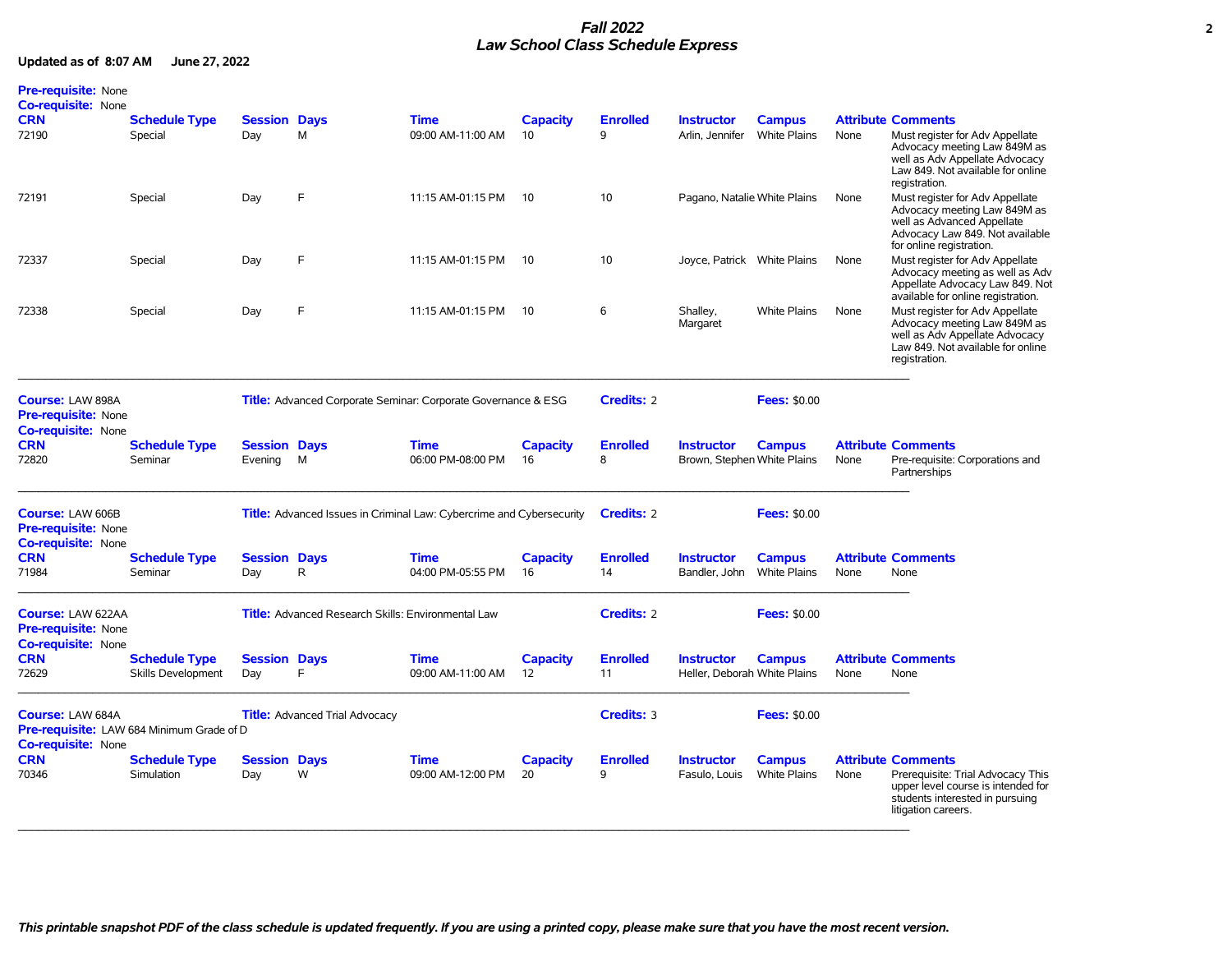## *Fall 2022* **3** *Law School Class Schedule Express*

| Course: LAW 815<br><b>Pre-requisite: None</b><br><b>Co-requisite: None</b>  | Title: Animal Law               |                                |                                                 |                                                         | <b>Credits: 2</b>     |                       | <b>Fees: \$0.00</b>                              |                                      |      |                                                                                                           |
|-----------------------------------------------------------------------------|---------------------------------|--------------------------------|-------------------------------------------------|---------------------------------------------------------|-----------------------|-----------------------|--------------------------------------------------|--------------------------------------|------|-----------------------------------------------------------------------------------------------------------|
| <b>CRN</b><br>73759                                                         | <b>Schedule Type</b><br>Seminar | <b>Session Days</b><br>Day     | <b>TR</b>                                       | <b>Time</b><br>11:15 AM-01:15 PM                        | <b>Capacity</b><br>16 | <b>Enrolled</b><br>16 | <b>Instructor</b><br>Cassuto, David White Plains | <b>Campus</b>                        | None | <b>Attribute Comments</b><br>This course will be taught for 7<br>weeks.                                   |
| Course: LAW 737<br><b>Pre-requisite: None</b><br><b>Co-requisite: None</b>  |                                 | <b>Title:</b> Banking Law      |                                                 |                                                         |                       | Credits: 2            |                                                  | <b>Fees: \$0.00</b>                  |      |                                                                                                           |
| <b>CRN</b><br>72173                                                         | <b>Schedule Type</b><br>Lecture | <b>Session Days</b><br>Evening | $\top$                                          | <b>Time</b><br>06:00 PM-08:00 PM                        | <b>Capacity</b><br>30 | <b>Enrolled</b><br>28 | <b>Instructor</b><br>Parker.<br>Jacqueline       | <b>Campus</b><br><b>White Plains</b> | None | <b>Attribute Comments</b><br>None                                                                         |
| Course: LAW 868<br>Pre-requisite: None<br><b>Co-requisite: None</b>         |                                 |                                | <b>Title:</b> Bioethics and Medical Malpractice |                                                         |                       | Credits: 3            |                                                  | <b>Fees: \$0.00</b>                  |      |                                                                                                           |
| <b>CRN</b><br>71954                                                         | <b>Schedule Type</b><br>Lecture | <b>Session Days</b><br>Day     | <b>TR</b>                                       | <b>Time</b><br>04:00 PM-05:30 PM                        | <b>Capacity</b><br>30 | <b>Enrolled</b><br>29 | <b>Instructor</b><br>Breslow,<br>Lauren          | <b>Campus</b><br><b>White Plains</b> | None | <b>Attribute Comments</b><br>None                                                                         |
| Course: LAW 998D<br><b>Pre-requisite: None</b><br><b>Co-requisite: None</b> |                                 |                                |                                                 | <b>Title:</b> Cannabis Law (Distance) Practice & Policy |                       | Credits: 2            |                                                  | <b>Fees: \$0.00</b>                  |      |                                                                                                           |
| <b>CRN</b><br>73148                                                         | <b>Schedule Type</b><br>Seminar | <b>Session Days</b><br>Day     | M                                               | <b>Time</b><br>04:00 PM-05:55 PM                        | <b>Capacity</b><br>16 | <b>Enrolled</b><br>16 | <b>Instructor</b><br>Buccola.<br>Cristina        | <b>Campus</b><br><b>White Plains</b> | None | <b>Attribute Comments</b><br>None                                                                         |
| <b>Course: LAW 610A</b><br>Pre-requisite: None<br><b>Co-requisite: None</b> |                                 |                                | <b>Title:</b> Civil Procedure                   |                                                         |                       | Credits: 4            |                                                  | <b>Fees: \$0.00</b>                  |      |                                                                                                           |
| <b>CRN</b><br>70446                                                         | <b>Schedule Type</b><br>Lecture | <b>Session Days</b><br>Day     | <b>MW</b>                                       | <b>Time</b><br>11:15 AM-12:45 PM                        | <b>Capacity</b><br>75 | <b>Enrolled</b><br>50 | <b>Instructor</b><br>Waldman,<br>Emily           | <b>Campus</b><br><b>White Plains</b> | None | <b>Attribute Comments</b><br>This course will have 55 minutes<br>of asynchronous instruction per<br>week. |
| 70447                                                                       | Lecture                         | Day                            | <b>MW</b>                                       | 10:00 AM-12:00 PM                                       | 75                    | 55                    | Simon, Michelle White Plains                     |                                      | None | None                                                                                                      |
| 70513                                                                       | Lecture                         | Day                            | <b>MW</b>                                       | 02:00 PM-03:55 PM                                       | 75                    | 53                    | Mushlin.<br>Michael                              | <b>White Plains</b>                  | None | None                                                                                                      |
| 72195                                                                       | Lecture                         | Evening                        | $\top$                                          | 06:30 PM-09:30 PM                                       | 75                    | 36                    | McLaughlin,<br>Randolph                          | <b>White Plains</b>                  | None | This course has 55 minutes of<br>asynchronous instruction per<br>week.                                    |
| Course: LAW 814<br>Pre-requisite: None<br>Co-requisite: None                |                                 |                                | <b>Title:</b> Civil Rights Law                  |                                                         |                       | <b>Credits: 2</b>     |                                                  | <b>Fees: \$0.00</b>                  |      |                                                                                                           |
| <b>CRN</b><br>72920                                                         | <b>Schedule Type</b><br>Lecture | <b>Session Days</b><br>Day     | R                                               | <b>Time</b><br>09:00 AM-11:00 AM                        | <b>Capacity</b><br>30 | <b>Enrolled</b><br>30 | <b>Instructor</b><br>Cohen, Debra White Plains   | <b>Campus</b>                        | None | <b>Attribute Comments</b><br>None                                                                         |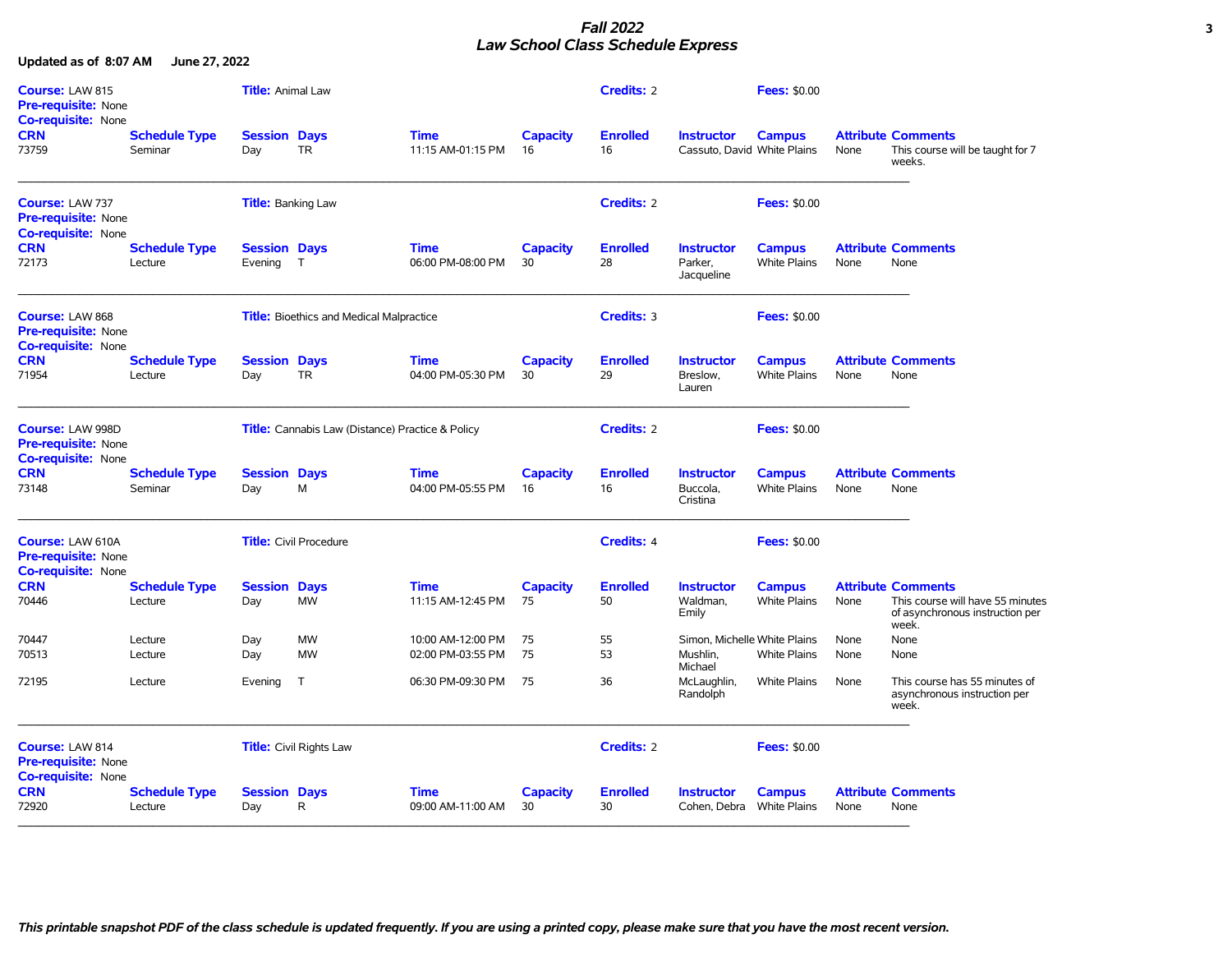## *Fall 2022* **4** *Law School Class Schedule Express*

**Updated as of 8:07 AM June 27, 2022**

| <b>Course: LAW 645D</b><br>Pre-requisite: None                                     |                                  |                            | Title: Climate Change (Distance)                 |                                  |                       | <b>Credits: 2</b>                 |                                                  | <b>Fees: \$0.00</b>                  |      |                                                                                                                                                                                                                                                                                                                                                                                                                                                                       |
|------------------------------------------------------------------------------------|----------------------------------|----------------------------|--------------------------------------------------|----------------------------------|-----------------------|-----------------------------------|--------------------------------------------------|--------------------------------------|------|-----------------------------------------------------------------------------------------------------------------------------------------------------------------------------------------------------------------------------------------------------------------------------------------------------------------------------------------------------------------------------------------------------------------------------------------------------------------------|
| <b>Co-requisite: None</b><br><b>CRN</b><br>73768                                   | <b>Schedule Type</b><br>Seminar  | <b>Session Days</b><br>Day | <b>MW</b>                                        | <b>Time</b><br>09:00 AM-11:00 AM | <b>Capacity</b><br>16 | <b>Enrolled</b><br>16             | <b>Instructor</b><br>Kuh, Katrina                | <b>Campus</b><br><b>White Plains</b> | None | <b>Attribute Comments</b><br>This course will be taught for 7<br>weeks.                                                                                                                                                                                                                                                                                                                                                                                               |
| <b>Course: LAW 826A</b><br><b>Pre-requisite: None</b><br><b>Co-requisite: None</b> |                                  |                            | <b>Title:</b> Clinic-Fairbridge Investor Rights  |                                  |                       | Credits: 2 To 3                   |                                                  | <b>Fees: \$0.00</b>                  |      |                                                                                                                                                                                                                                                                                                                                                                                                                                                                       |
| <b>CRN</b><br>70496                                                                | <b>Schedule Type</b><br>Clinical | <b>Session Days</b><br>Day | TBA                                              | <b>Time</b><br><b>TBA</b>        | <b>Capacity</b><br>8  | <b>Enrolled</b><br>$\overline{4}$ | <b>Instructor</b><br>Germaine.<br>Elissa         | <b>Campus</b><br><b>White Plains</b> | None | <b>Attribute Comments</b><br>See course description in Law<br>826B                                                                                                                                                                                                                                                                                                                                                                                                    |
| <b>Course: LAW 826B</b><br><b>Pre-requisite: None</b><br><b>Co-requisite: None</b> |                                  |                            | Title: Clinic-Fairbridge Investor Rights Seminar |                                  |                       | Credits: 1 To 2                   |                                                  | <b>Fees: \$0.00</b>                  |      |                                                                                                                                                                                                                                                                                                                                                                                                                                                                       |
| <b>CRN</b><br>70345                                                                | <b>Schedule Type</b><br>Seminar  | <b>Session Days</b><br>Day | R                                                | <b>Time</b><br>11:15 AM-01:15 PM | <b>Capacity</b><br>8  | <b>Enrolled</b><br>4              | <b>Instructor</b><br>Germaine,<br>Elissa         | <b>Campus</b><br><b>White Plains</b> | None | <b>Attribute Comments</b><br>Prerequisite:Professional<br>Responsibility. Permission of the<br>professor, based upon application<br>and interview, is required. It is<br>recommended that students take<br>Corporations & Partnerships<br>before enrolling. In addition, it is<br>recommended that students take<br>Trial Advocacy either before or<br>concurrently with the clinic.<br>Students must enroll concurrently<br>in the accompanying clinic - LAW<br>826A |
| <b>Course: LAW 831A</b><br><b>Pre-requisite: None</b>                              |                                  |                            | <b>Title:</b> Clinic-Criminal Defense            |                                  |                       | <b>Credits: 4</b>                 |                                                  | <b>Fees: \$0.00</b>                  |      |                                                                                                                                                                                                                                                                                                                                                                                                                                                                       |
| <b>Co-requisite: None</b><br><b>CRN</b><br>70342                                   | <b>Schedule Type</b><br>Clinical | <b>Session</b><br>Day      | <b>Days</b><br><b>TBA</b>                        | <b>Time</b><br><b>TBA</b>        | <b>Capacity</b><br>12 | <b>Enrolled</b><br>$\overline{7}$ | <b>Instructor</b><br>Dorfman, David White Plains | <b>Campus</b>                        | None | <b>Attribute Comments</b><br>Students enrolled in Law 831B<br>MUST enroll in 831A. Permission<br>of the professor, based upon<br>application and interview is<br>required. Meeting times in addition<br>to the seminar hours will be<br>arranged. Students must register<br>in person at the Registrars office<br>for this course.                                                                                                                                    |
| <b>Course: LAW 831B</b><br>Pre-requisite: None                                     |                                  |                            | <b>Title:</b> Clinic-Criminal Defense Seminar    |                                  |                       | <b>Credits: 2</b>                 |                                                  | <b>Fees: \$0.00</b>                  |      |                                                                                                                                                                                                                                                                                                                                                                                                                                                                       |
| Co-requisite: None<br><b>CRN</b><br>70343                                          | <b>Schedule Type</b><br>Seminar  | <b>Session Days</b><br>Day | R                                                | <b>Time</b><br>06:00 PM-08:30 PM | <b>Capacity</b><br>12 | <b>Enrolled</b><br>$\overline{7}$ | <b>Instructor</b><br>Dorfman, David White Plains | <b>Campus</b>                        | None | <b>Attribute Comments</b><br>Students must register in person<br>at the Registrars office for this<br>course. Law 831A must be taken<br>concurrently with this course.                                                                                                                                                                                                                                                                                                |
| <b>Course: LAW 767A</b>                                                            |                                  |                            | Title: Clinic-Environmental Litigation           |                                  |                       | Credits: 4                        |                                                  | <b>Fees: \$0.00</b>                  |      |                                                                                                                                                                                                                                                                                                                                                                                                                                                                       |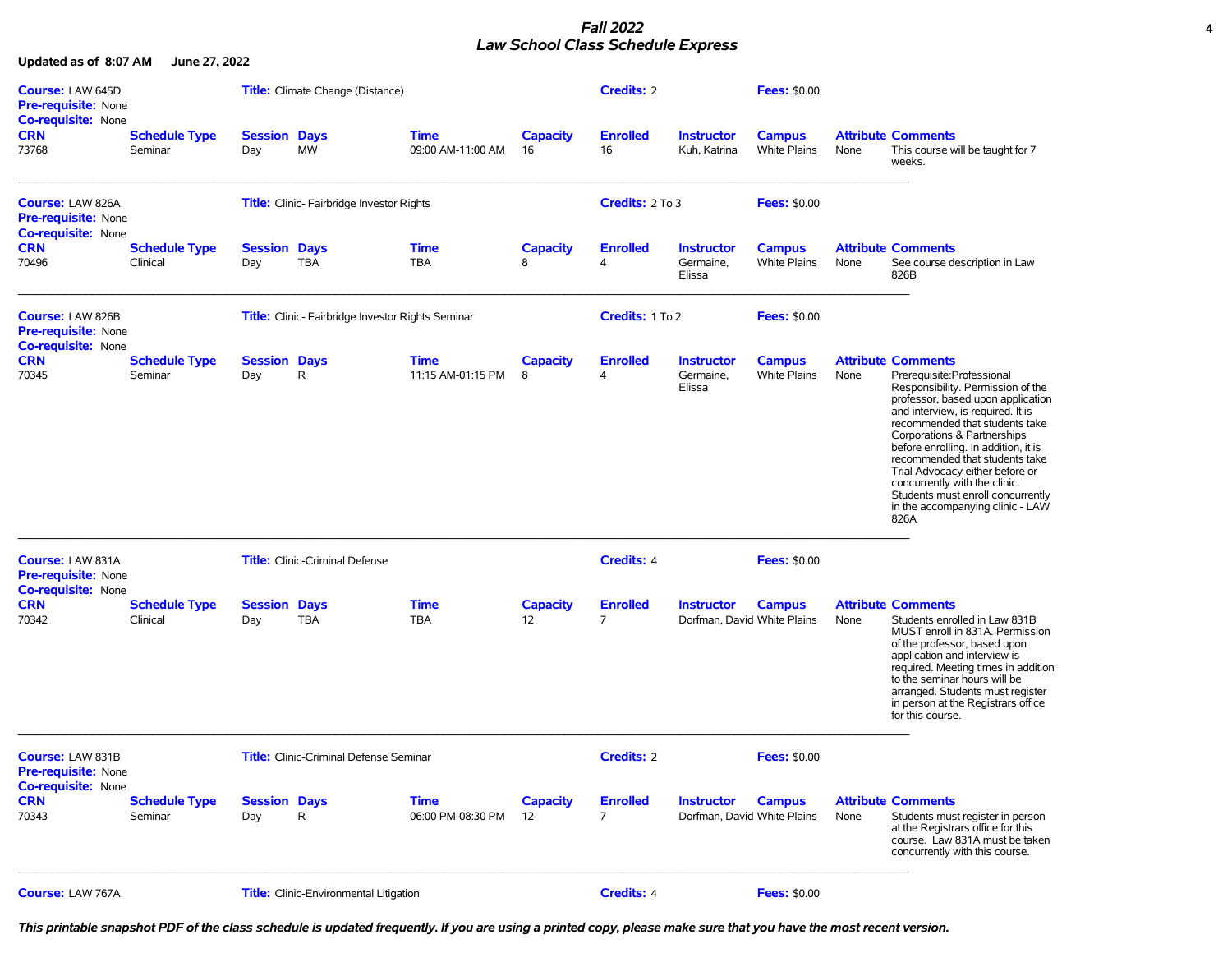## *Fall 2022* **5** *Law School Class Schedule Express*

| <b>Pre-requisite: None</b><br><b>Co-requisite: None</b><br><b>CRN</b><br>70340     | <b>Schedule Type</b><br>Clinical | <b>Session Days</b><br>Day     | <b>TBA</b>                                                   | <b>Time</b><br><b>TBA</b>                                     | <b>Capacity</b><br>10 | <b>Enrolled</b><br>9 | <b>Instructor</b><br>Ommen, Todd White Plains      | <b>Campus</b>                 | None | <b>Attribute Comments</b><br>The clinic and its seminar (LAW<br>767B) must be taken concurrently.<br>Clinic meeting times in addition to<br>the seminar hours will be<br>arranged. Students must register<br>in person for this course.                         |
|------------------------------------------------------------------------------------|----------------------------------|--------------------------------|--------------------------------------------------------------|---------------------------------------------------------------|-----------------------|----------------------|----------------------------------------------------|-------------------------------|------|-----------------------------------------------------------------------------------------------------------------------------------------------------------------------------------------------------------------------------------------------------------------|
| <b>Course: LAW 767B</b><br><b>Pre-requisite: None</b><br><b>Co-requisite: None</b> |                                  |                                | Title: Clinic-Environmental Litigation Seminar               |                                                               |                       | Credits: 2           |                                                    | <b>Fees: \$0.00</b>           |      |                                                                                                                                                                                                                                                                 |
| <b>CRN</b><br>70341                                                                | <b>Schedule Type</b><br>Seminar  | <b>Session Days</b><br>Day     | M                                                            | <b>Time</b><br>04:00 PM-05:55 PM                              | <b>Capacity</b><br>10 | <b>Enrolled</b><br>9 | <b>Instructor</b><br>Ommen, Todd White Plains      | <b>Campus</b>                 | None | <b>Attribute Comments</b><br>Prerequisites: Either Environmental<br>Skills or Env Survey as well as<br>permission of the professors.<br>Co-Requisite: Evidence This<br>seminar must be taken<br>concurrently with Law 767A. In<br>person registration required. |
| <b>Course: LAW 839A</b><br><b>Pre-requisite: None</b><br><b>Co-requisite: None</b> |                                  |                                | <b>Title:</b> Clinic-Equal Justice America Disability Rights |                                                               |                       | Credits: 2 To 4      |                                                    | <b>Fees: \$0.00</b>           |      |                                                                                                                                                                                                                                                                 |
| <b>CRN</b><br>73765                                                                | <b>Schedule Type</b><br>Clinical | <b>Session Days</b><br>Evening | TBA                                                          | <b>Time</b><br><b>TBA</b>                                     | <b>Capacity</b><br>8  | <b>Enrolled</b><br>6 | <b>Instructor</b><br>Angley, Patricia White Plains | <b>Campus</b>                 | None | <b>Attribute Comments</b><br>Students must register for both<br>Clinic 839A & Seminar 839B.<br>Permission iof teh professor,<br>bases upon application and<br>interview required. This course is<br>not available for online registration.                      |
| Course: LAW 839B<br><b>Pre-requisite: None</b><br><b>Co-requisite: None</b>        |                                  |                                |                                                              | Title: Clinic-Equal Justice America Disability Rights Seminar |                       | Credits: 2           |                                                    | <b>Fees: \$0.00</b>           |      |                                                                                                                                                                                                                                                                 |
| <b>CRN</b><br>73766                                                                | <b>Schedule Type</b><br>Seminar  | <b>Session Days</b><br>Evening | T                                                            | <b>Time</b><br>06:30 PM-08:30 PM                              | <b>Capacity</b><br>8  | <b>Enrolled</b><br>6 | <b>Instructor</b><br>Angley, Patricia White Plains | <b>Campus</b>                 | None | <b>Attribute Comments</b><br>Students must register for Clinic<br>839A & Seminar<br>839B. Permission of the<br>professor, based upon application<br>and interview required. This<br>course is not available for online<br>registration.                         |
| Course: LAW 833A<br><b>Pre-requisite: None</b><br><b>Co-requisite: None</b>        |                                  |                                | Title: Clinic-Immigration Justice                            |                                                               |                       | Credits: 2 To 4      |                                                    | <b>Fees: \$0.00</b>           |      |                                                                                                                                                                                                                                                                 |
| <b>CRN</b><br>70338                                                                | <b>Schedule Type</b><br>Clinical | <b>Session Days</b><br>Day     | <b>TBA</b>                                                   | <b>Time</b><br><b>TBA</b>                                     | <b>Capacity</b><br>8  | <b>Enrolled</b><br>5 | <b>Instructor</b><br>Merton,<br>Vanessa            | <b>Campus</b><br>White Plains | None | <b>Attribute Comments</b><br>Prerequisite: Permission of the<br>professor. This clinic must be<br>taken concurrently with its<br>accompanying seminar: Law833B<br>In person registration required.<br>This Clinic will be supervised by<br>Prof R. Cisneros.    |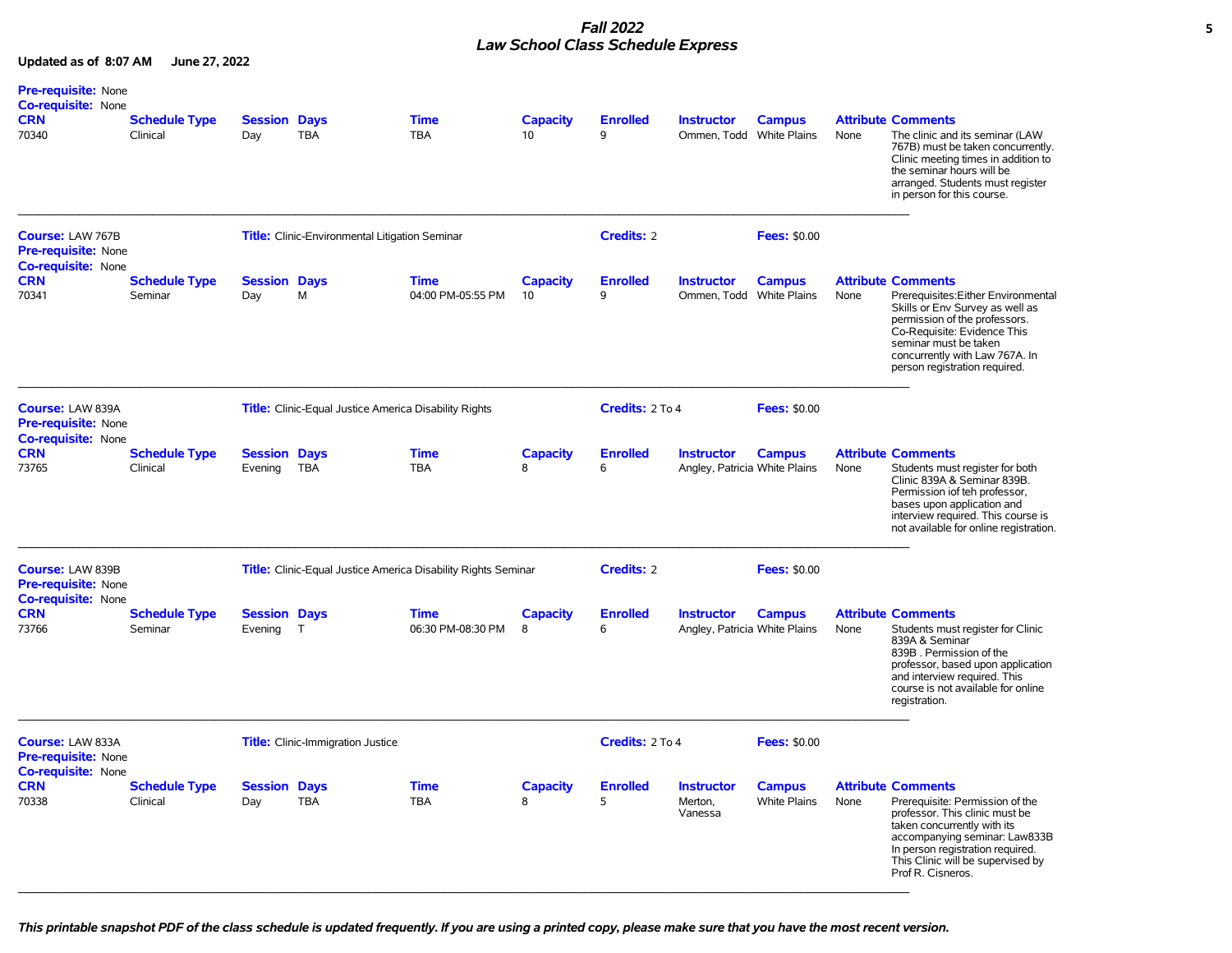## *Fall 2022* **6** *Law School Class Schedule Express*

| <b>Course: LAW 833B</b><br><b>Pre-requisite: None</b><br>Co-requisite: None |                                  |                            | <b>Title:</b> Clinic-Immigration Justice Seminar        |                                  | <b>Credits: 2</b>     |                       | <b>Fees: \$0.00</b>                              |                                      |      |                                                                                                                                                                                                                                                                                                                                                                                                                              |
|-----------------------------------------------------------------------------|----------------------------------|----------------------------|---------------------------------------------------------|----------------------------------|-----------------------|-----------------------|--------------------------------------------------|--------------------------------------|------|------------------------------------------------------------------------------------------------------------------------------------------------------------------------------------------------------------------------------------------------------------------------------------------------------------------------------------------------------------------------------------------------------------------------------|
| <b>CRN</b><br>70339                                                         | <b>Schedule Type</b><br>Seminar  | <b>Session Days</b><br>Day | R                                                       | <b>Time</b><br>04:00 PM-05:55 PM | <b>Capacity</b><br>8  | <b>Enrolled</b><br>5  | <b>Instructor</b><br>Merton,<br>Vanessa          | <b>Campus</b><br>White Plains        | None | <b>Attribute Comments</b><br>Prerequisite: Permission of the<br>professor. This seminar must be<br>taken concurrently with its<br>accompanying clinic: Law 833A In<br>person registration<br>required.Immigration Law and or<br>Asylum and Refugee Law,<br>Evidence, PR, Trial Ad, and<br>Lawyering are recommended.                                                                                                         |
| Course: LAW 993A<br>Pre-requisite: None                                     |                                  |                            | Title: Clinic: Food & Beverage Law                      |                                  |                       | Credits: 4            |                                                  | <b>Fees: \$0.00</b>                  |      |                                                                                                                                                                                                                                                                                                                                                                                                                              |
| Co-requisite: None<br><b>CRN</b><br>71691                                   | <b>Schedule Type</b><br>Clinical | <b>Session Days</b><br>Day | <b>TBA</b>                                              | Time<br><b>TBA</b>               | <b>Capacity</b><br>8  | <b>Enrolled</b><br>6  | <b>Instructor</b><br>Brown,<br>Jonathan          | <b>Campus</b><br><b>White Plains</b> | None | <b>Attribute Comments</b><br>The prerequisites for this course<br>are listed with its accompanying<br>seminar:993B. This course is not<br>available for online registration.                                                                                                                                                                                                                                                 |
| Course: LAW 993B<br>Pre-requisite: None<br><b>Co-requisite: None</b>        |                                  |                            | <b>Title:</b> Clinic: Food & Beverage Law Seminar       |                                  |                       | <b>Credits: 2</b>     |                                                  | <b>Fees: \$0.00</b>                  |      |                                                                                                                                                                                                                                                                                                                                                                                                                              |
| <b>CRN</b><br>71692                                                         | <b>Schedule Type</b><br>Seminar  | <b>Session Days</b><br>Day | M                                                       | Time<br>04:00 PM-05:55 PM        | <b>Capacity</b><br>8  | <b>Enrolled</b><br>6  | <b>Instructor</b><br>Brown,<br>Jonathan          | <b>Campus</b><br><b>White Plains</b> | None | <b>Attribute Comments</b><br>This course is not available for<br>online registration.<br>Prerequisites:Professional<br>Responsibility plus oneregulatory<br>course (Environmental Skills,<br>Environmental Survey<br>Administrative Law or Food<br>Systems Law) and one<br>transactional<br>course (Corps & P-ships, Drafting<br>Legal Documents, Business<br>Planning, Environmental Comm.<br>Trans. or Real estate Trans.) |
| <b>Course: LAW 655D</b><br><b>Pre-requisite: None</b>                       |                                  |                            | <b>Title:</b> Commercial Law: Sales of Goods (Distance) |                                  |                       | Credits: 3            |                                                  | <b>Fees: \$0.00</b>                  |      |                                                                                                                                                                                                                                                                                                                                                                                                                              |
| <b>Co-requisite: None</b><br><b>CRN</b><br>73788                            | <b>Schedule Type</b><br>Lecture  | <b>Session Days</b><br>Day | W                                                       | <b>Time</b><br>09:00 AM-11:00 AM | <b>Capacity</b><br>80 | <b>Enrolled</b><br>59 | <b>Instructor</b><br>Tenzer, Leslie White Plains | <b>Campus</b>                        | None | <b>Attribute Comments</b><br>This course has 55 miutes of<br>asynchronous instruction per<br>week.                                                                                                                                                                                                                                                                                                                           |
| Course: LAW 774<br><b>Pre-requisite: None</b><br>Co-requisite: None         |                                  |                            | <b>Title:</b> Computer Law                              |                                  |                       | <b>Credits: 2</b>     |                                                  | <b>Fees: \$0.00</b>                  |      |                                                                                                                                                                                                                                                                                                                                                                                                                              |
| <b>CRN</b><br>73760                                                         | <b>Schedule Type</b><br>Lecture  | <b>Session Days</b><br>Day | $\top$                                                  | <b>Time</b><br>11:15 AM-01:15 PM | Capacity<br>30        | <b>Enrolled</b><br>14 | <b>Instructor</b><br>Scheffel, Jack White Plains | <b>Campus</b>                        | None | <b>Attribute Comments</b><br>None                                                                                                                                                                                                                                                                                                                                                                                            |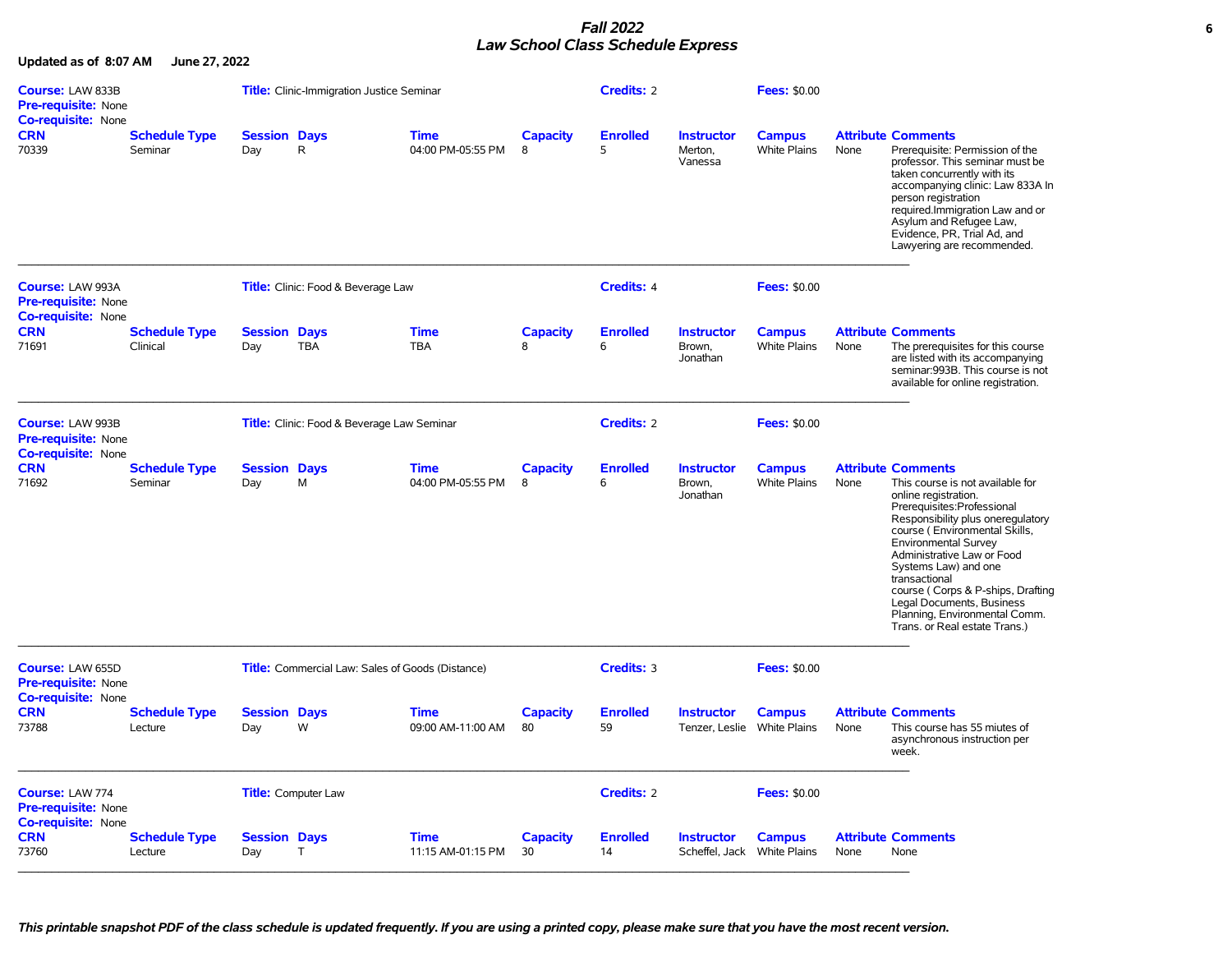## *Fall 2022* **7** *Law School Class Schedule Express*

| Course: LAW 646<br><b>Pre-requisite: None</b><br><b>Co-requisite: None</b> |                                 |                                | <b>Title:</b> Constitutional Law                 |                                  |                       | <b>Credits: 4</b>     |                                                   | <b>Fees: \$0.00</b>                  |      |                                                                                                    |
|----------------------------------------------------------------------------|---------------------------------|--------------------------------|--------------------------------------------------|----------------------------------|-----------------------|-----------------------|---------------------------------------------------|--------------------------------------|------|----------------------------------------------------------------------------------------------------|
| <b>CRN</b><br>72635                                                        | <b>Schedule Type</b><br>Lecture | <b>Session Days</b><br>Evening | $\mathsf{R}$                                     | <b>Time</b><br>06:30 PM-09:30 PM | <b>Capacity</b><br>75 | <b>Enrolled</b><br>59 | <b>Instructor</b><br>Greenawalt,<br>Alexander     | <b>Campus</b><br>White Plains        | None | <b>Attribute Comments</b><br>This course has 55 miutes of<br>asynchronous instruction per<br>week. |
| Course: LAW 745<br><b>Pre-requisite: None</b><br><b>Co-requisite: None</b> |                                 |                                | <b>Title:</b> Corporations & Partnerships        |                                  |                       | <b>Credits: 4</b>     |                                                   | <b>Fees: \$0.00</b>                  |      |                                                                                                    |
| <b>CRN</b><br>70849                                                        | <b>Schedule Type</b><br>Lecture | <b>Session Days</b><br>Day     | MW                                               | <b>Time</b><br>04:00 PM-05:55 PM | <b>Capacity</b><br>80 | <b>Enrolled</b><br>80 | <b>Instructor</b><br>Vollweiler,<br>Debra         | <b>Campus</b><br><b>White Plains</b> | None | <b>Attribute Comments</b><br>None                                                                  |
| Course: LAW 621<br><b>Pre-requisite: None</b><br><b>Co-requisite: None</b> |                                 | <b>Title:</b> Criminal Law     |                                                  |                                  |                       | <b>Credits: 4</b>     |                                                   | <b>Fees: \$0.00</b>                  |      |                                                                                                    |
| <b>CRN</b><br>71508                                                        | <b>Schedule Type</b><br>Lecture | <b>Session Days</b><br>Day     | <b>TR</b>                                        | <b>Time</b><br>02:00 PM-03:55 PM | Capacity<br>75        | <b>Enrolled</b><br>50 | <b>Instructor</b><br>McDonnell.<br>Thomas         | <b>Campus</b><br><b>White Plains</b> | None | <b>Attribute Comments</b><br>None                                                                  |
| 71509                                                                      | Lecture                         | Day                            | <b>TR</b>                                        | 11:15 AM-01:15 PM                | 75                    | 56                    | Greenawalt.<br>Alexander                          | <b>White Plains</b>                  | None | None                                                                                               |
| 71510                                                                      | Lecture                         | Day                            | <b>TR</b>                                        | 02:00 PM-03:55 PM                | 75                    | 57                    | Humbach, John White Plains                        |                                      | None | None                                                                                               |
| Course: LAW 675<br><b>Pre-requisite: None</b>                              |                                 |                                | <b>Title:</b> Criminal Procedure - Investigation |                                  |                       | <b>Credits: 4</b>     |                                                   | <b>Fees: \$0.00</b>                  |      |                                                                                                    |
| <b>Co-requisite: None</b><br><b>CRN</b><br>70749                           | <b>Schedule Type</b><br>Lecture | <b>Session Days</b><br>Day     | <b>TR</b>                                        | <b>Time</b><br>11:15 AM-01:15 PM | <b>Capacity</b><br>95 | <b>Enrolled</b><br>92 | <b>Instructor</b><br>Gershman,<br><b>Bennett</b>  | <b>Campus</b><br><b>White Plains</b> | None | <b>Attribute Comments</b><br>None                                                                  |
| 72619                                                                      | Lecture                         | Evening                        | $\top$                                           | 06:30 PM-09:30 PM                | 40                    | 40                    | Carbone, Perry White Plains                       |                                      | None | This course has 55 miutes of<br>asynchronous instruction per<br>week.                              |
| Course: LAW 825<br><b>Pre-requisite: None</b><br><b>Co-requisite: None</b> |                                 |                                | <b>Title:</b> Drafting Legal Documents           |                                  |                       | Credits: 2            |                                                   | <b>Fees: \$0.00</b>                  |      |                                                                                                    |
| <b>CRN</b>                                                                 | <b>Schedule Type</b>            | <b>Session Days</b>            |                                                  | <b>Time</b>                      | <b>Capacity</b>       | <b>Enrolled</b>       | <b>Instructor</b>                                 | <b>Campus</b>                        |      | <b>Attribute Comments</b>                                                                          |
| 71324                                                                      | Simulation                      | Evening                        | W                                                | 06:00 PM-08:00 PM                | 16                    | 16                    | Diamond, Jay                                      | <b>White Plains</b>                  | None | None                                                                                               |
| 71374                                                                      | Simulation                      | Day                            | W                                                | 09:00 AM-11:00 AM                | 16                    | 16                    | Janofsky, Kate White Plains                       |                                      | None | None                                                                                               |
| Course: LAW 741<br><b>Pre-requisite: None</b><br>Co-requisite: None        |                                 | <b>Title: Elder Law</b>        |                                                  |                                  |                       | <b>Credits: 2</b>     |                                                   | <b>Fees: \$0.00</b>                  |      |                                                                                                    |
| <b>CRN</b><br>73756                                                        | <b>Schedule Type</b><br>Lecture | <b>Session Days</b><br>Day     | M                                                | <b>Time</b><br>02:00 PM-03:55 PM | <b>Capacity</b><br>40 | <b>Enrolled</b><br>39 | <b>Instructor</b><br>Flint, Gretchen White Plains | <b>Campus</b>                        | None | <b>Attribute Comments</b><br>None                                                                  |
|                                                                            |                                 |                                |                                                  |                                  |                       |                       |                                                   |                                      |      |                                                                                                    |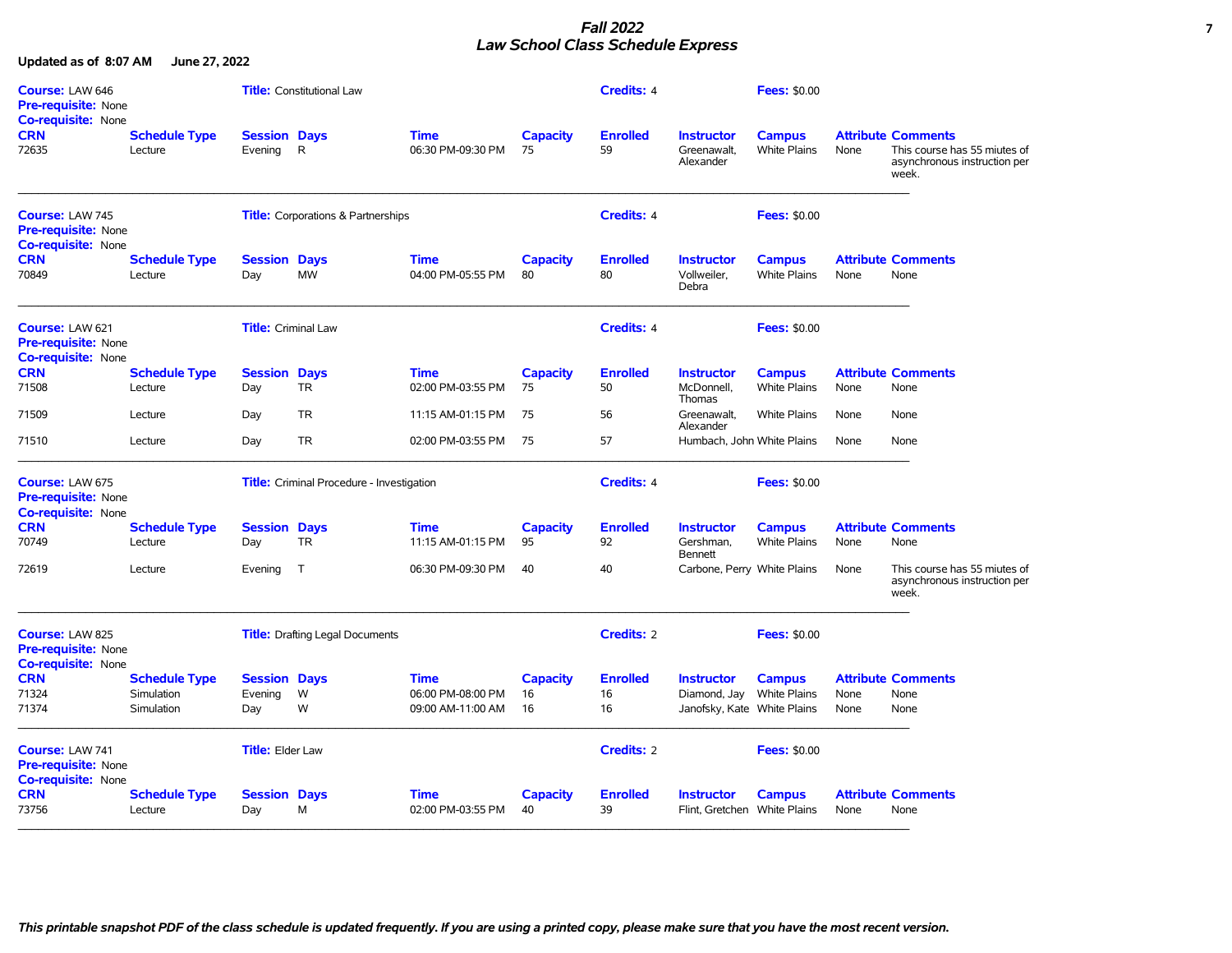# *Fall 2022* **8** *Law School Class Schedule Express*

**Updated as of 8:07 AM June 27, 2022**

| Course: LAW 648C<br><b>Pre-requisite: None</b>                              |                                            |                                | <b>Title:</b> Election Law Seminar                     |                                  |                       | <b>Credits: 2</b>     |                                                   | <b>Fees: \$0.00</b>                  |      |                                                                                                                  |
|-----------------------------------------------------------------------------|--------------------------------------------|--------------------------------|--------------------------------------------------------|----------------------------------|-----------------------|-----------------------|---------------------------------------------------|--------------------------------------|------|------------------------------------------------------------------------------------------------------------------|
| <b>Co-requisite: None</b><br><b>CRN</b><br>73755                            | <b>Schedule Type</b><br>Seminar            | <b>Session Days</b><br>Day     | M                                                      | <b>Time</b><br>09:00 AM-11:00 AM | <b>Capacity</b><br>16 | <b>Enrolled</b><br>16 | <b>Instructor</b><br>Krislov, Marvin White Plains | <b>Campus</b>                        | None | <b>Attribute Comments</b><br>None                                                                                |
| <b>Course: LAW 689D</b><br>Pre-requisite: None<br><b>Co-requisite: None</b> |                                            |                                | <b>Title:</b> Energy Law and Regulation (Distance)     |                                  |                       | <b>Credits: 2</b>     |                                                   | <b>Fees: \$0.00</b>                  |      |                                                                                                                  |
| <b>CRN</b><br>73831                                                         | <b>Schedule Type</b><br>Lecture            | <b>Session Days</b><br>Day     | W                                                      | <b>Time</b><br>04:00 PM-05:55 PM | <b>Capacity</b><br>30 | <b>Enrolled</b><br>26 | <b>Instructor</b><br>Hart, Craig                  | <b>Campus</b><br><b>White Plains</b> | None | <b>Attribute Comments</b><br>None                                                                                |
| Course: LAW 736<br>Pre-requisite: None<br>Co-requisite: None                |                                            |                                | <b>Title:</b> Entertainment Law                        |                                  |                       | <b>Credits: 2</b>     |                                                   | <b>Fees: \$0.00</b>                  |      |                                                                                                                  |
| <b>CRN</b><br>70354                                                         | <b>Schedule Type</b><br>Lecture            | <b>Session Days</b><br>Evening | $\top$                                                 | <b>Time</b><br>04:00 PM-05:55 PM | <b>Capacity</b><br>60 | <b>Enrolled</b><br>60 | <b>Instructor</b><br>Brown, Vernon White Plains   | <b>Campus</b>                        | None | <b>Attribute Comments</b><br>This is a 2 credit course.                                                          |
| Course: LAW 856<br>Pre-requisite: None<br><b>Co-requisite: None</b>         |                                            |                                | <b>Title:</b> Environmental Law Survey                 |                                  |                       | <b>Credits: 3</b>     |                                                   | <b>Fees: \$0.00</b>                  |      |                                                                                                                  |
| <b>CRN</b><br>70753                                                         | <b>Schedule Type</b><br>Lecture            | <b>Session Days</b><br>Day     | <b>TR</b>                                              | <b>Time</b><br>02:00 PM-03:30 PM | <b>Capacity</b><br>60 | <b>Enrolled</b><br>50 | <b>Instructor</b><br>Cassuto, David White Plains  | <b>Campus</b>                        | None | <b>Attribute Comments</b><br>None                                                                                |
| Course: LAW 840<br><b>Pre-requisite: None</b><br><b>Co-requisite: None</b>  |                                            |                                | <b>Title:</b> Environmental Litigation and Toxic Torts |                                  |                       | <b>Credits: 2</b>     |                                                   | <b>Fees: \$0.00</b>                  |      |                                                                                                                  |
| <b>CRN</b><br>70591                                                         | <b>Schedule Type</b><br>Lecture            | <b>Session Days</b><br>Evening | M                                                      | <b>Time</b><br>06:00 PM-08:00 PM | <b>Capacity</b><br>30 | <b>Enrolled</b><br>25 | <b>Instructor</b><br>German,<br>Steven            | <b>Campus</b><br>White Plains        | None | <b>Attribute Comments</b><br>None                                                                                |
| Course: LAW 857<br>Pre-requisite: None<br>Co-requisite: None                |                                            |                                | <b>Title:</b> Environmental Skills & Practice          |                                  |                       | <b>Credits: 4</b>     |                                                   | <b>Fees: \$0.00</b>                  |      |                                                                                                                  |
| <b>CRN</b><br>70998                                                         | <b>Schedule Type</b><br>Skills Development | <b>Session Days</b><br>Day     | <b>MW</b>                                              | <b>Time</b><br>02:00 PM-03:55 PM | <b>Capacity</b><br>30 | <b>Enrolled</b><br>29 | <b>Instructor</b><br>Galperin, Josh White Plains  | <b>Campus</b>                        | None | <b>Attribute Comments</b><br>None                                                                                |
| Course: LAW 649<br><b>Pre-requisite: None</b><br><b>Co-requisite: None</b>  |                                            | <b>Title:</b> Evidence         |                                                        |                                  |                       | <b>Credits: 4</b>     |                                                   | <b>Fees: \$0.00</b>                  |      |                                                                                                                  |
| <b>CRN</b><br>70144                                                         | <b>Schedule Type</b><br>Lecture            | <b>Session Days</b><br>Day     | <b>MW</b>                                              | <b>Time</b><br>02:00 PM-03:55 PM | <b>Capacity</b><br>95 | <b>Enrolled</b><br>95 | <b>Instructor</b><br>Gershman.<br><b>Bennett</b>  | <b>Campus</b><br><b>White Plains</b> | None | <b>Attribute Comments</b><br>This course is a prerequisite for<br>Trial Advocacy and some litigation<br>clinics. |
| 72143                                                                       | Lecture                                    | Day                            | <b>TR</b>                                              | 09:00 AM-11:00 AM                | 95                    | 81                    | Griffin, Lissa                                    | <b>White Plains</b>                  | None | This course is a prerequisite for<br>Trial Advocacy and some litigation<br>clinics.                              |
| Course: LAW 786FP<br><b>Pre-requisite: None</b>                             |                                            |                                | <b>Title:</b> Externship Corporate Law Field Placement |                                  |                       | <b>Credits: 4</b>     |                                                   | <b>Fees: \$0.00</b>                  |      |                                                                                                                  |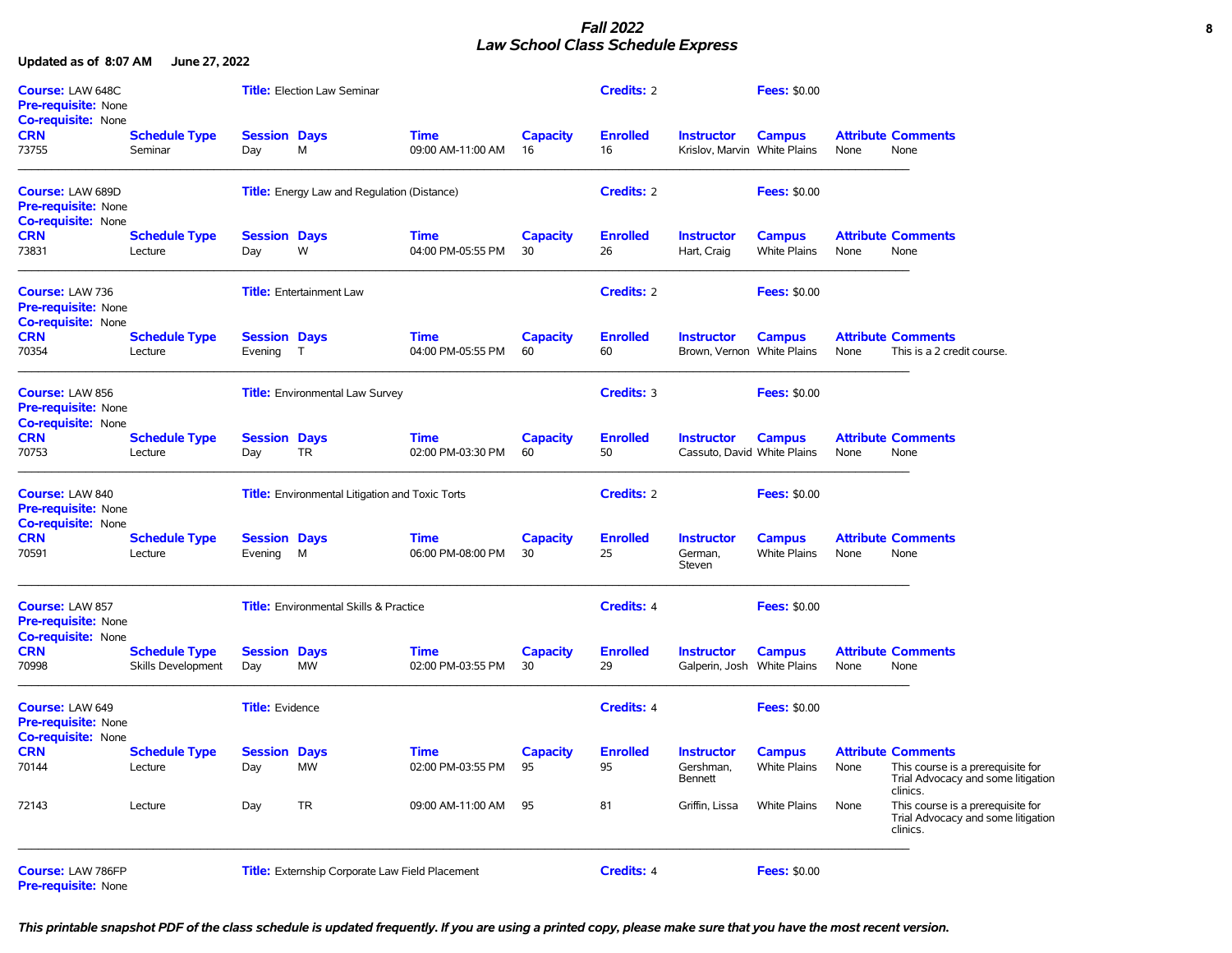## *Fall 2022* **9** *Law School Class Schedule Express*

**Updated as of 8:07 AM June 27, 2022**

| Co-requisite: None                                                    |                                    |                            |                                                      |                                  |                       |                             |                                           |                                      |      |                                                                                                                                                                                                                                                                                                                  |
|-----------------------------------------------------------------------|------------------------------------|----------------------------|------------------------------------------------------|----------------------------------|-----------------------|-----------------------------|-------------------------------------------|--------------------------------------|------|------------------------------------------------------------------------------------------------------------------------------------------------------------------------------------------------------------------------------------------------------------------------------------------------------------------|
| <b>CRN</b><br>72145                                                   | <b>Schedule Type</b><br>Externship | <b>Session Days</b><br>Day | <b>TBA</b>                                           | Time<br><b>TBA</b>               | Capacity<br>10        | <b>Enrolled</b><br>$\Omega$ | <b>Instructor</b><br>Kendy Jr.,<br>Joseph | <b>Campus</b><br><b>White Plains</b> | None | <b>Attribute Comments</b><br>Prerequisites: Application and<br>permission of the instructor. Must<br>register for seminar as well as<br>field placement. Not available for<br>online registration. Must take<br>Corps & PShips for corporate<br>placements or Intellectual Property<br>Survey for IP Placements. |
| <b>Course: LAW 786SS</b><br><b>Pre-requisite: None</b>                |                                    |                            | <b>Title:</b> Externship Corporate Seminar           |                                  |                       | Credits: 1                  |                                           | <b>Fees: \$0.00</b>                  |      |                                                                                                                                                                                                                                                                                                                  |
| <b>Co-requisite: None</b><br><b>CRN</b><br>72146                      | <b>Schedule Type</b><br>Seminar    | <b>Session Days</b><br>Day | T                                                    | <b>Time</b><br>04:00 PM-05:55 PM | <b>Capacity</b><br>10 | <b>Enrolled</b><br>0        | <b>Instructor</b><br>Kendy Jr.,<br>Joseph | <b>Campus</b><br><b>White Plains</b> | None | <b>Attribute Comments</b><br>Prerequisites: Application and<br>permission of the instructor. Must<br>register for field placement as well<br>as seminar. Not available for<br>online registration. Must take<br>Corps & Pships for corporate<br>placements or Intellectual Property<br>Survey for IP Placements. |
| <b>Course: LAW 694FP</b><br>Pre-requisite: None                       |                                    |                            | Title: Externship Family Court Field Placement       |                                  |                       | <b>Credits: 2</b>           |                                           | <b>Fees: \$0.00</b>                  |      |                                                                                                                                                                                                                                                                                                                  |
| <b>Co-requisite: None</b><br><b>CRN</b><br>72147                      | <b>Schedule Type</b><br>Externship | <b>Session Days</b><br>Day | <b>TBA</b>                                           | <b>Time</b><br>TBA               | <b>Capacity</b><br>8  | <b>Enrolled</b><br>3        | <b>Instructor</b><br>Alter, Tracey        | <b>Campus</b><br><b>White Plains</b> | None | <b>Attribute Comments</b><br>Prerequisites:<br>Application & Permission of<br>instructor. Recommended:<br>Evidence Must register for<br>seminar as well as field<br>placement. Not available for online<br>registration.                                                                                         |
| <b>Course: LAW 694S</b><br><b>Pre-requisite: None</b>                 |                                    |                            | Title: Externship Family Court Seminar               |                                  |                       | Credits: 1                  |                                           | <b>Fees: \$0.00</b>                  |      |                                                                                                                                                                                                                                                                                                                  |
| <b>Co-requisite: None</b><br><b>CRN</b><br>72148                      | Schedule Type<br>Seminar           | <b>Session Days</b><br>Day | W                                                    | <b>Time</b><br>04:00 PM-05:55 PM | <b>Capacity</b><br>8  | <b>Enrolled</b><br>3        | <b>Instructor</b><br>Alter, Tracey        | <b>Campus</b><br><b>White Plains</b> | None | <b>Attribute Comments</b><br>Prerequisites:<br>Application & Permission of<br>instructor. Recommended:<br>Evidence Must register for field<br>placement as well as seminar. Not<br>available for online registration.                                                                                            |
| Course: LAW 710FP<br>Pre-requisite: None<br><b>Co-requisite: None</b> |                                    |                            | Title: Externship Honors Prosecution Field Placement |                                  |                       | Credits: 4 To 5             |                                           | <b>Fees: \$0.00</b>                  |      |                                                                                                                                                                                                                                                                                                                  |
| <b>CRN</b><br>72149                                                   | <b>Schedule Type</b><br>Externship | <b>Session Days</b><br>Day | TBA                                                  | <b>Time</b><br>TBA               | <b>Capacity</b><br>10 | <b>Enrolled</b><br>0        | <b>Instructor</b><br>Barry, Carol         | <b>Campus</b><br>White Plains        | None | <b>Attribute Comments</b><br>Prerequisites: Evidence, Crim<br>Procedure Investigation,<br>application and interview and<br>permission of instructor. Must<br>register for seminar as well as<br>field placement. Not available for<br>online registration.                                                       |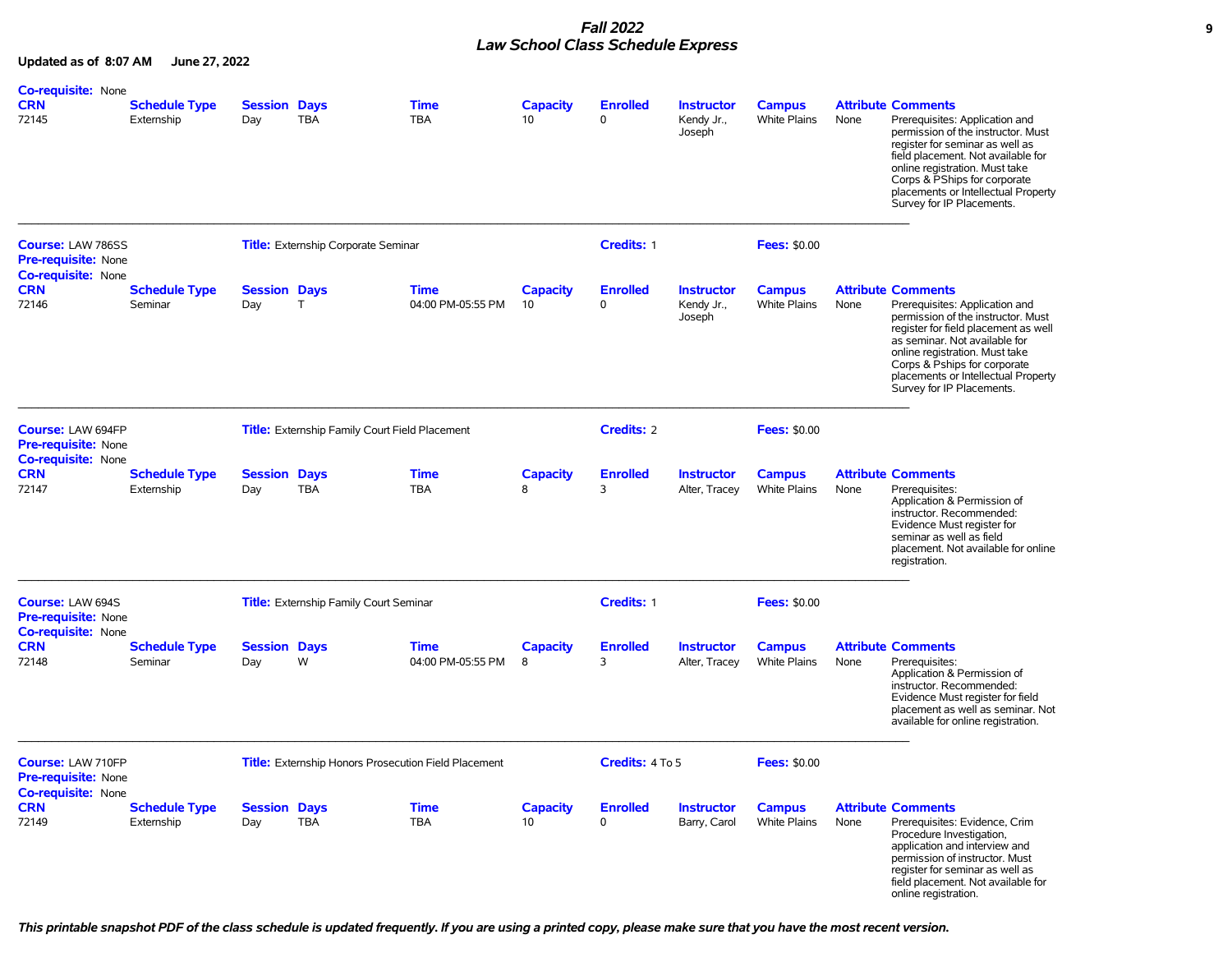## *Fall 2022* **10** *Law School Class Schedule Express*

| Course: LAW 710S<br><b>Pre-requisite: None</b>                                      |                                    |                                | <b>Title:</b> Externship Honors Prosecution Seminar     |                                  |                       | Credits: 1 To 2                 |                                   | <b>Fees: \$0.00</b>                           |      |                                                                                                                                                                                                                                                                                                                      |
|-------------------------------------------------------------------------------------|------------------------------------|--------------------------------|---------------------------------------------------------|----------------------------------|-----------------------|---------------------------------|-----------------------------------|-----------------------------------------------|------|----------------------------------------------------------------------------------------------------------------------------------------------------------------------------------------------------------------------------------------------------------------------------------------------------------------------|
| <b>Co-requisite: None</b><br><b>CRN</b><br>72150                                    | <b>Schedule Type</b><br>Seminar    | <b>Session Days</b><br>Day     | M                                                       | <b>Time</b><br>06:00 PM-08:00 PM | <b>Capacity</b><br>10 | <b>Enrolled</b><br>$\Omega$     | <b>Instructor</b><br>Barry, Carol | <b>Campus</b><br>White Plains                 | None | <b>Attribute Comments</b><br>Prerequisites: Evidence, Crim<br>Procedure Investigation,<br>application, interview and<br>permission of instructor. Must<br>register for field placement as well<br>as seminar. Not availabe for online<br>registration.                                                               |
| <b>Course: LAW 829FP</b><br><b>Pre-requisite: None</b><br><b>Co-requisite: None</b> |                                    |                                | <b>Title:</b> Externship Legal Services Field Placement |                                  |                       | Credits: 2 To 5                 |                                   | <b>Fees: \$0.00</b>                           |      |                                                                                                                                                                                                                                                                                                                      |
| <b>CRN</b><br>72164                                                                 | <b>Schedule Type</b><br>Externship | <b>Session Days</b><br>Evening | <b>TBA</b>                                              | <b>Time</b><br><b>TBA</b>        | <b>Capacity</b><br>10 | <b>Enrolled</b><br>$\mathbf{1}$ | <b>Instructor</b>                 | <b>Campus</b><br>Scherz. Michael White Plains | None | <b>Attribute Comments</b><br>Prerequisites:<br>Application, permission of<br>instructor, Administrative Law is<br>recommended and Intro to Health<br>Law is required for all health law<br>placements. Must register for<br>seminar portion as well as field<br>placement. Not available for online<br>registration. |
| Course: LAW 829S<br><b>Pre-requisite: None</b><br><b>Co-requisite: None</b>         |                                    |                                | <b>Title:</b> Externship Legal Services Seminar         |                                  |                       | Credits: 1                      |                                   | <b>Fees: \$0.00</b>                           |      |                                                                                                                                                                                                                                                                                                                      |
| <b>CRN</b><br>72165                                                                 | <b>Schedule Type</b><br>Seminar    | <b>Session Days</b><br>Evening | T                                                       | <b>Time</b><br>06:00 PM-08:00 PM | <b>Capacity</b><br>10 | <b>Enrolled</b><br>$\mathbf{1}$ | <b>Instructor</b>                 | <b>Campus</b><br>Scherz, Michael White Plains | None | <b>Attribute Comments</b><br>Prerequisites: Same as field<br>placement. Must register for field<br>placement as well as seminar. Not<br>available for online registration.                                                                                                                                           |
| <b>Course: LAW 799FP</b><br><b>Pre-requisite: None</b>                              |                                    |                                | <b>Title:</b> Externship Prosecution Field Placement    |                                  |                       | Credits: 3 To 5                 |                                   | <b>Fees: \$0.00</b>                           |      |                                                                                                                                                                                                                                                                                                                      |
| <b>Co-requisite: None</b><br><b>CRN</b><br>72162                                    | <b>Schedule Type</b><br>Externship | <b>Session Days</b><br>Day     | <b>TBA</b>                                              | <b>Time</b><br><b>TBA</b>        | <b>Capacity</b><br>10 | <b>Enrolled</b><br>2            | <b>Instructor</b><br>Barry, Carol | <b>Campus</b><br><b>White Plains</b>          | None | <b>Attribute Comments</b><br>Prerequisites: Evidence, Crim<br>Procedure Investigation,<br>application and permission of the<br>instructor. Must register for<br>seminar as well as field<br>placement. Not available for online<br>registration.                                                                     |
| Course: LAW 799S<br><b>Pre-requisite: None</b>                                      |                                    |                                | Title: Externship Prosecution Seminar                   |                                  |                       | Credits: 1                      |                                   | <b>Fees: \$0.00</b>                           |      |                                                                                                                                                                                                                                                                                                                      |
| <b>Co-requisite: None</b><br><b>CRN</b>                                             | <b>Schedule Type</b>               | <b>Session Days</b>            |                                                         | <b>Time</b>                      | <b>Capacity</b>       | <b>Enrolled</b>                 | <b>Instructor</b>                 | <b>Campus</b>                                 |      | <b>Attribute Comments</b>                                                                                                                                                                                                                                                                                            |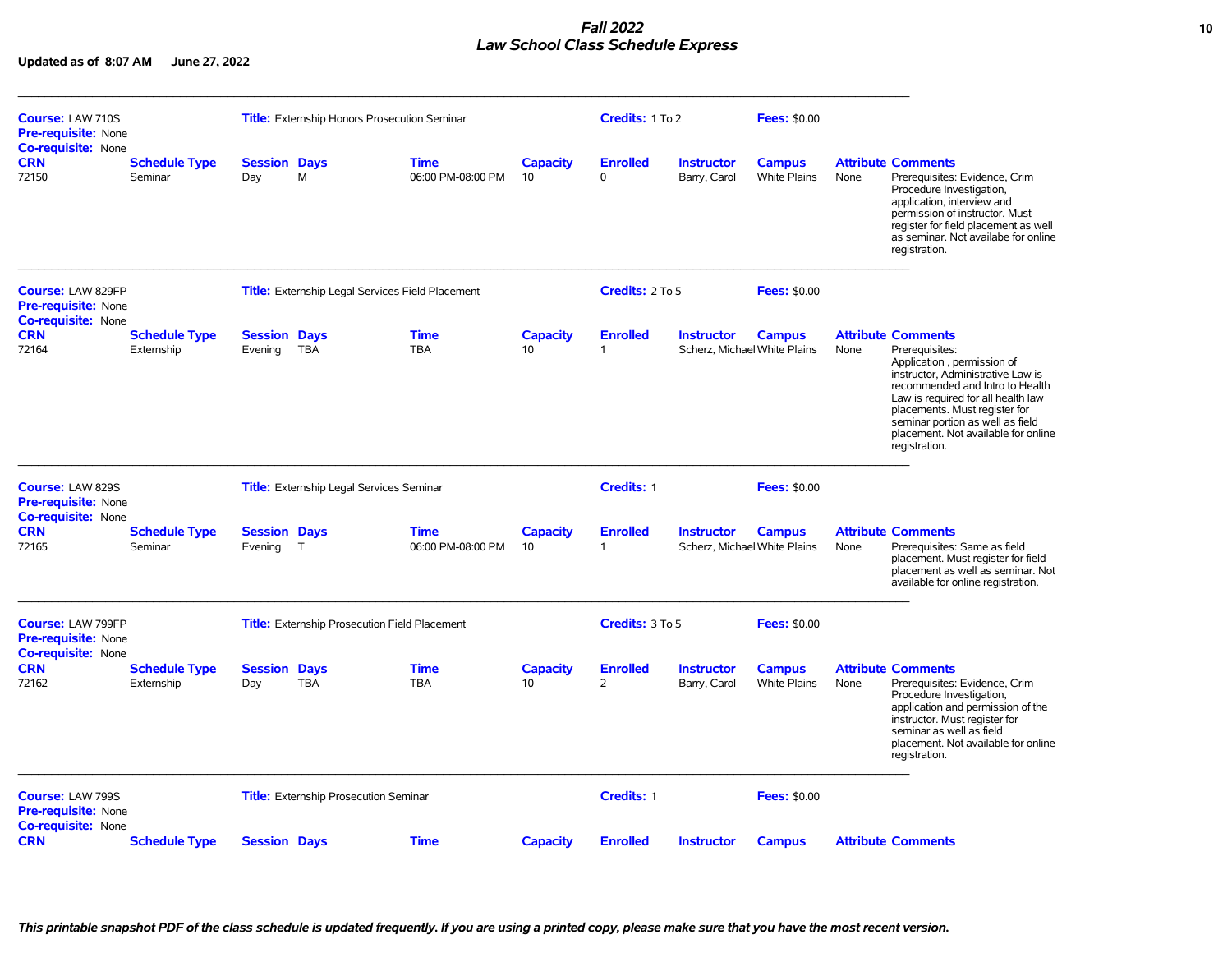#### *Fall 2022* **11** *Law School Class Schedule Express*

| Updated as of 8:07 AM                                                              | June 27, 2022                   |                                |                                                |                                                            |                       |                       |                                                   |                                      |      |                                                                                                                                                                                                              |
|------------------------------------------------------------------------------------|---------------------------------|--------------------------------|------------------------------------------------|------------------------------------------------------------|-----------------------|-----------------------|---------------------------------------------------|--------------------------------------|------|--------------------------------------------------------------------------------------------------------------------------------------------------------------------------------------------------------------|
| 72161                                                                              | Seminar                         | Day                            | W                                              | 04:00 PM-05:55 PM                                          | -10                   | 2                     | Barry, Carol                                      | White Plains                         | None | Prerequisites: Evidence, Crim<br>Procedure Investigation,<br>application and permission of<br>instructor. Must register for field<br>placement as well as seminar. Not<br>available for online registration. |
| Course: LAW 712<br><b>Pre-requisite: None</b><br>Co-requisite: None                |                                 | <b>Title:</b> Family Law       |                                                |                                                            |                       | Credits: 3            |                                                   | <b>Fees: \$0.00</b>                  |      |                                                                                                                                                                                                              |
| <b>CRN</b><br>70302                                                                | <b>Schedule Type</b><br>Lecture | <b>Session Days</b><br>Day     | <b>TR</b>                                      | <b>Time</b><br>02:00 PM-03:30 PM                           | <b>Capacity</b><br>97 | <b>Enrolled</b><br>86 | <b>Instructor</b><br>Ben Asher, Noa White Plains  | <b>Campus</b>                        | None | <b>Attribute Comments</b><br>None                                                                                                                                                                            |
| Course: LAW 867D<br><b>Pre-requisite: None</b><br>Co-requisite: None               |                                 |                                | <b>Title:</b> Health Law in America (Distance) |                                                            |                       | Credits: 4            |                                                   | <b>Fees: \$0.00</b>                  |      |                                                                                                                                                                                                              |
| <b>CRN</b><br>73832                                                                | <b>Schedule Type</b><br>Lecture | <b>Session Days</b><br>Day     | <b>MW</b>                                      | <b>Time</b><br>04:00 PM-05:55 PM                           | <b>Capacity</b><br>60 | <b>Enrolled</b><br>41 | <b>Instructor</b><br>Atwell, Barbara White Plains | <b>Campus</b>                        | None | <b>Attribute Comments</b><br>None                                                                                                                                                                            |
| Course: LAW 743<br><b>Pre-requisite: None</b><br><b>Co-requisite: None</b>         |                                 |                                | <b>Title:</b> Historic Preservation Seminar    |                                                            |                       | Credits: 2            |                                                   | <b>Fees: \$0.00</b>                  |      |                                                                                                                                                                                                              |
| <b>CRN</b><br>71501                                                                | <b>Schedule Type</b><br>Seminar | <b>Session Days</b><br>Day     | T                                              | <b>Time</b><br>02:00 PM-03:55 PM                           | <b>Capacity</b><br>16 | <b>Enrolled</b><br>16 | <b>Instructor</b><br>Green, Shelby                | <b>Campus</b><br>White Plains        | None | <b>Attribute Comments</b><br>None                                                                                                                                                                            |
| Course: LAW 720<br><b>Pre-requisite: None</b><br><b>Co-requisite: None</b>         |                                 |                                | <b>Title: Immigration Law</b>                  |                                                            |                       | Credits: 2            |                                                   | <b>Fees: \$0.00</b>                  |      |                                                                                                                                                                                                              |
| <b>CRN</b><br>72189                                                                | <b>Schedule Type</b><br>Lecture | <b>Session Days</b><br>Day     | M                                              | <b>Time</b><br>04:00 PM-05:55 PM                           | <b>Capacity</b><br>30 | <b>Enrolled</b><br>29 | <b>Instructor</b><br>McDonnell,<br>Thomas         | <b>Campus</b><br><b>White Plains</b> | None | <b>Attribute Comments</b><br>None                                                                                                                                                                            |
| Course: LAW 794<br>Pre-requisite: None<br>Co-requisite: None                       |                                 |                                | <b>Title:</b> Insurance Law                    |                                                            |                       | <b>Credits: 2</b>     |                                                   | <b>Fees: \$0.00</b>                  |      |                                                                                                                                                                                                              |
| <b>CRN</b><br>70673                                                                | <b>Schedule Type</b><br>Lecture | <b>Session Days</b><br>Day     | T                                              | <b>Time</b><br>09:00 AM-11:00 AM                           | <b>Capacity</b><br>30 | <b>Enrolled</b><br>18 | <b>Instructor</b><br>Kissel, Richard White Plains | <b>Campus</b>                        | None | <b>Attribute Comments</b><br>None                                                                                                                                                                            |
| Course: LAW 618<br>Pre-requisite: LAW 603 Minimum Grade of D<br>Co-requisite: None |                                 |                                |                                                | <b>Title:</b> Intellectual Property Agreements & Licensing |                       | Credits: 3            |                                                   | <b>Fees: \$0.00</b>                  |      |                                                                                                                                                                                                              |
| <b>CRN</b><br>70590                                                                | <b>Schedule Type</b><br>Lecture | <b>Session Days</b><br>Evening | M                                              | <b>Time</b><br>06:00 PM-09:00 PM                           | <b>Capacity</b><br>16 | <b>Enrolled</b><br>16 | <b>Instructor</b><br>Migliorini,<br>Robert        | <b>Campus</b><br><b>White Plains</b> | None | <b>Attribute Comments</b><br>Prerequisite: Survey of Intellectual<br>Property                                                                                                                                |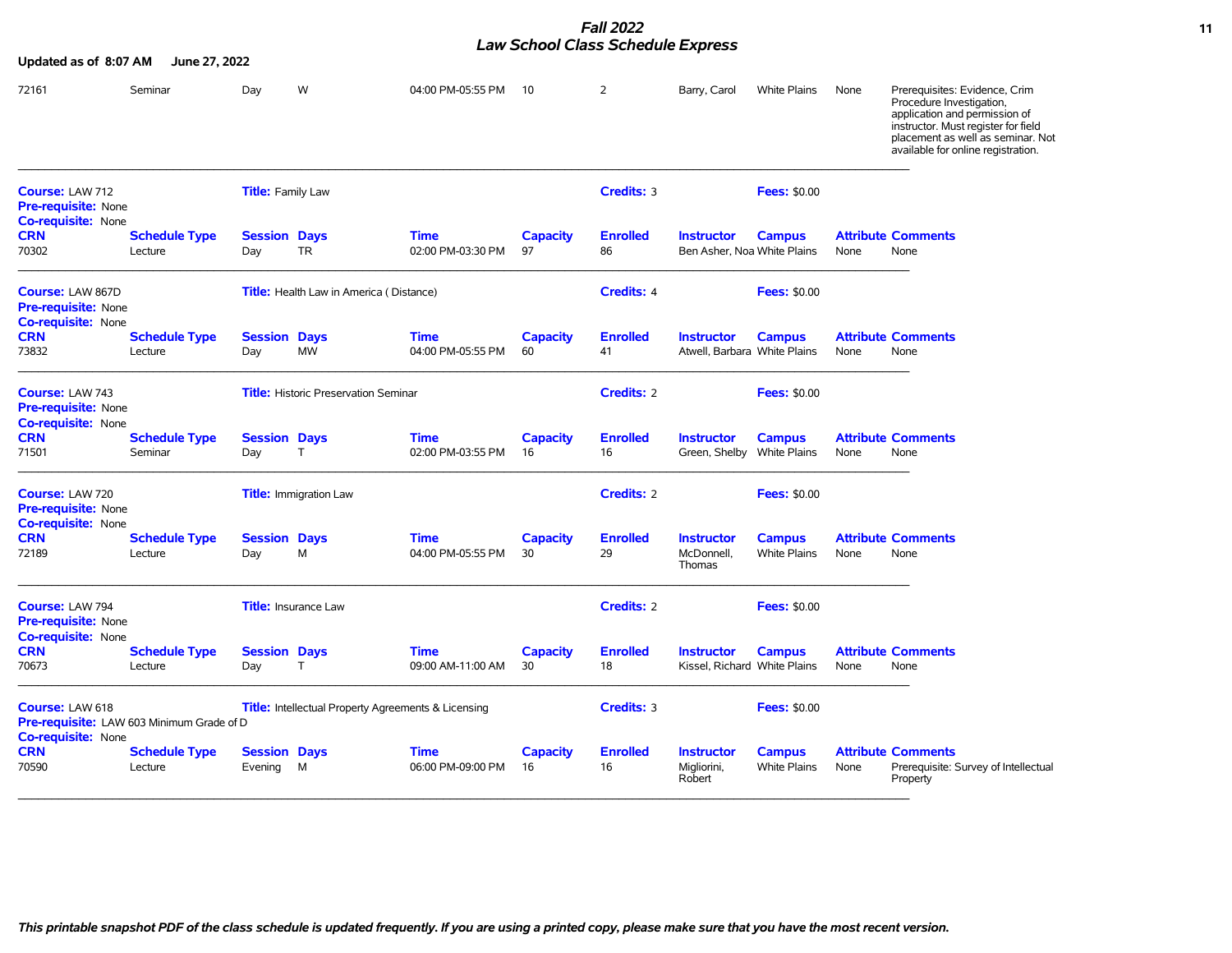## *Fall 2022* **12** *Law School Class Schedule Express*

**Updated as of 8:07 AM June 27, 2022**

| <b>Course: LAW 845</b><br><b>Pre-requisite: None</b><br><b>Co-requisite: None</b> |                                            |                            | <b>Title:</b> International Environmental Law    |                                                                |                       | Credits: 3            |                                                  | <b>Fees: \$0.00</b>                  |      |                                                                                     |
|-----------------------------------------------------------------------------------|--------------------------------------------|----------------------------|--------------------------------------------------|----------------------------------------------------------------|-----------------------|-----------------------|--------------------------------------------------|--------------------------------------|------|-------------------------------------------------------------------------------------|
| <b>CRN</b><br>72167                                                               | <b>Schedule Type</b><br>Lecture            | <b>Session Days</b><br>Day | TR                                               | <b>Time</b><br>04:00 PM-05:30 PM                               | <b>Capacity</b><br>30 | <b>Enrolled</b><br>30 | <b>Instructor</b><br>Vithanage,<br>Achinthi      | <b>Campus</b><br><b>White Plains</b> | None | <b>Attribute Comments</b><br>None                                                   |
| Course: LAW 757A<br><b>Pre-requisite: None</b><br><b>Co-requisite: None</b>       |                                            |                            | Title: Internet Law- Regulation of Social Media  |                                                                |                       | <b>Credits: 2</b>     |                                                  | <b>Fees: \$0.00</b>                  |      |                                                                                     |
| <b>CRN</b><br>73762                                                               | <b>Schedule Type</b><br>Seminar            | <b>Session Days</b><br>Day | W                                                | <b>Time</b><br>02:00 PM-03:55 PM                               | <b>Capacity</b><br>16 | <b>Enrolled</b><br>16 | <b>Instructor</b><br>Tenzer, Leslie White Plains | <b>Campus</b>                        | None | <b>Attribute Comments</b><br>None                                                   |
| Course: LAW 918<br>Pre-requisite: None<br><b>Co-requisite: None</b>               |                                            |                            |                                                  | <b>Title:</b> Introduction to Private Funds Law and Compliance |                       | <b>Credits: 2</b>     |                                                  | <b>Fees: \$0.00</b>                  |      |                                                                                     |
| <b>CRN</b><br>71512                                                               | <b>Schedule Type</b><br>Lecture            | <b>Session Days</b><br>Day | R                                                | <b>Time</b><br>04:00 PM-05:55 PM                               | <b>Capacity</b><br>30 | <b>Enrolled</b><br>28 | <b>Instructor</b><br>Shahmanesh,<br>Jane         | <b>Campus</b><br>White Plains        | None | <b>Attribute Comments</b><br>Prerequisite:<br>Corporations & P-ships                |
| Course: LAW 765<br><b>Pre-requisite: None</b><br><b>Co-requisite: None</b>        |                                            |                            |                                                  | Title: Introduction to US Legal Research, Writing and Analysis |                       | <b>Credits: 2</b>     |                                                  | <b>Fees: \$0.00</b>                  |      |                                                                                     |
| <b>CRN</b><br>70883                                                               | <b>Schedule Type</b><br>Skills Development | <b>Session Days</b><br>Day | Τ                                                | <b>Time</b><br>02:00 PM-03:55 PM                               | <b>Capacity</b><br>30 | <b>Enrolled</b><br>25 | <b>Instructor</b><br>Desiato,<br>Anthony         | <b>Campus</b><br><b>White Plains</b> | None | <b>Attribute Comments</b><br>Open only to students enrolled in<br>the LL.M program. |
| <b>Course: LAW 765A</b><br><b>Pre-requisite: None</b>                             |                                            |                            | Title: Introduction to the American Legal System |                                                                |                       | <b>Credits: 2</b>     |                                                  | <b>Fees: \$0.00</b>                  |      |                                                                                     |
| <b>Co-requisite: None</b><br><b>CRN</b><br>70884                                  | <b>Schedule Type</b><br>Lecture            | <b>Session Days</b><br>Day | R                                                | <b>Time</b><br>02:00 PM-03:55 PM                               | <b>Capacity</b><br>30 | <b>Enrolled</b><br>21 | <b>Instructor</b><br>Ramirez, Diana White Plains | <b>Campus</b>                        | None | <b>Attribute Comments</b><br>Open only to students enrolled in<br>the LL.M program. |
| Course: LAW 695<br><b>Pre-requisite: None</b><br><b>Co-requisite: None</b>        |                                            |                            | <b>Title:</b> Juvenile Justice                   |                                                                |                       | <b>Credits: 2</b>     |                                                  | <b>Fees: \$0.00</b>                  |      |                                                                                     |
| <b>CRN</b><br>73757                                                               | <b>Schedule Type</b><br>Lecture            | <b>Session Days</b><br>Day | М                                                | <b>Time</b><br>04:00 PM-05:55 PM                               | <b>Capacity</b><br>30 | <b>Enrolled</b><br>16 | <b>Instructor</b><br>Sobie, Merril               | <b>Campus</b><br><b>White Plains</b> | None | <b>Attribute Comments</b><br>None                                                   |
| Course: LAW 733<br><b>Pre-requisite: None</b>                                     |                                            |                            | <b>Title:</b> Land Use Law                       |                                                                |                       | Credits: 3            |                                                  | <b>Fees: \$0.00</b>                  |      |                                                                                     |
| Co-requisite: None<br><b>CRN</b><br>70445                                         | <b>Schedule Type</b><br>Lecture            | <b>Session Days</b><br>Day | <b>TR</b>                                        | <b>Time</b><br>09:30 AM-11:00 AM                               | <b>Capacity</b><br>60 | <b>Enrolled</b><br>29 | <b>Instructor</b><br>Nolon, John                 | <b>Campus</b><br>White Plains        | None | <b>Attribute Comments</b><br>None                                                   |
| Course: LAW 919<br>Pre-requisite: LAW 625 Minimum Grade of D                      |                                            | <b>Title:</b> Lawyering    |                                                  |                                                                |                       | Credits: 4            |                                                  | <b>Fees: \$0.00</b>                  |      |                                                                                     |
| <b>Co-requisite: None</b><br><b>CRN</b>                                           | <b>Schedule Type</b>                       | <b>Session Days</b>        |                                                  | <b>Time</b>                                                    | <b>Capacity</b>       | <b>Enrolled</b>       | <b>Instructor</b>                                | <b>Campus</b>                        |      | <b>Attribute Comments</b>                                                           |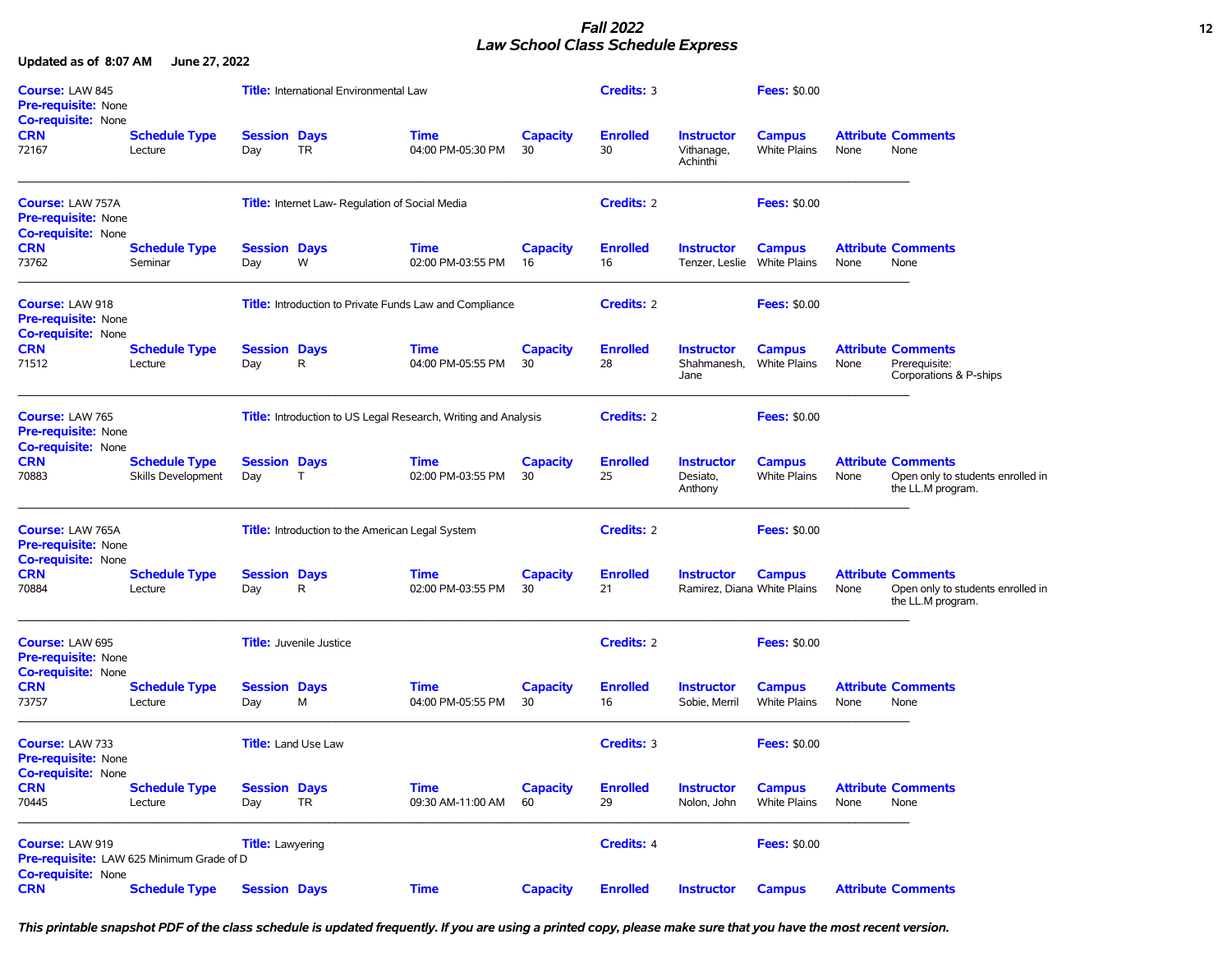# *Fall 2022* **13** *Law School Class Schedule Express*

| Updated as of 8:07 AM                                                              | June 27, 2022             |                              |                             |                                        |                 |                 |                                      |                     |      |                                                                                                                                                                                                                               |
|------------------------------------------------------------------------------------|---------------------------|------------------------------|-----------------------------|----------------------------------------|-----------------|-----------------|--------------------------------------|---------------------|------|-------------------------------------------------------------------------------------------------------------------------------------------------------------------------------------------------------------------------------|
| 71956                                                                              | Simulation                | Day                          | F                           | 09:00 AM-01:00 PM                      | 16              | 16              | Fasulo, Louis                        | <b>White Plains</b> | None | None                                                                                                                                                                                                                          |
| 71959                                                                              | Simulation                | Evening                      | $\top$                      | 06:30 PM-09:30 PM                      | 16              | 16              | Schulman,<br>Eylan                   | <b>White Plains</b> | None | This course will have 55 minutes<br>of asynchronous instruction per<br>week. This course is for Flex<br>students only. Other students who<br>register for this course will be<br>removed from the course by the<br>registrar. |
| 71986                                                                              | Simulation                | Day                          | TR                          | 09:00 AM-11:00 AM                      | 16              | 16              | Pappalardo,<br>John                  | <b>White Plains</b> | None | None                                                                                                                                                                                                                          |
| 73829                                                                              | Simulation                | Evening                      | R                           | 06:00 PM-09:00 PM                      | -16             | 16              | Schulman,<br>Eylan                   | <b>White Plains</b> | None | This course will have 55 minutes<br>of asynchronous instruction per<br>week.                                                                                                                                                  |
| <b>Course: LAW 622E</b><br><b>Pre-requisite: None</b><br><b>Co-requisite: None</b> |                           |                              | <b>Title:</b> Legal Methods |                                        |                 | Credits: 0      |                                      | <b>Fees: \$0.00</b> |      |                                                                                                                                                                                                                               |
| <b>CRN</b>                                                                         | <b>Schedule Type</b>      | <b>Session Days</b>          |                             | Time                                   | <b>Capacity</b> | <b>Enrolled</b> | <b>Instructor</b>                    | <b>Campus</b>       |      | <b>Attribute Comments</b>                                                                                                                                                                                                     |
| 73771                                                                              | Skills Development        | Day                          | м                           | 11:15 AM-12:15 PM                      | 75              | 52              | Desiato,<br>Stephanie                | <b>White Plains</b> | None | 1L students in Section 3 must<br>register for this course.                                                                                                                                                                    |
| 73772                                                                              | Skills Development        | Day                          | $\mathsf{R}$                | 11:15 AM-12:15 PM                      | 75              | 51              | <b>TBA</b>                           | White Plains        | None | 1L students in Section 1 must<br>register for this course. This<br>course will be taught by Prof<br>Siddiqui.                                                                                                                 |
| 73773                                                                              | <b>Skills Development</b> | Day                          | W                           | 02:00 PM-03:00 PM                      | 75              | 55              | Kocal, Danielle White Plains         |                     | None | 1L students in Section 2 must<br>register for this course.                                                                                                                                                                    |
| 73848                                                                              | Skills Development        | Evening                      | TBA                         | <b>TBA</b>                             | 75              | 28              | Pellegrino,<br>Nicolette             | White Plains        | None | None                                                                                                                                                                                                                          |
| Course: LAW 622C<br><b>Pre-requisite: None</b><br><b>Co-requisite: None</b>        |                           | <b>Title:</b> Legal Skills I |                             |                                        |                 | Credits: 3      |                                      | <b>Fees: \$0.00</b> |      |                                                                                                                                                                                                                               |
| <b>CRN</b>                                                                         | <b>Schedule Type</b>      | <b>Session Days</b>          |                             | Time                                   | <b>Capacity</b> | <b>Enrolled</b> | <b>Instructor</b>                    | <b>Campus</b>       |      | <b>Attribute Comments</b>                                                                                                                                                                                                     |
| 70772                                                                              | Lecture                   | Day                          | <b>TF</b>                   | 11:15 AM-12:45 PM                      | 25              | 16              | Gribetz-Feder, White Plains<br>Tamar |                     | None | None                                                                                                                                                                                                                          |
| 70773                                                                              | Lecture                   | Day                          | TF                          | 11:15 AM-12:45 PM                      | 25              | 15              | Johnson, Irene White Plains          |                     | None | None                                                                                                                                                                                                                          |
| 70774                                                                              | Lecture                   | Day                          | T<br>F                      | 11:15 AM-12:45 PM<br>09:30 AM-11:00 AM | 25              | 22              | Fisher, Robert White Plains          |                     | None | None<br>None                                                                                                                                                                                                                  |
| 70775                                                                              | Lecture                   | Day                          | м                           | 02:00 PM-03:30 PM                      | 25              | 20              | Arlin, Jennifer White Plains         |                     | None | None                                                                                                                                                                                                                          |
|                                                                                    |                           |                              | F                           | 11:15 AM-12:45 PM                      |                 |                 |                                      |                     |      | None                                                                                                                                                                                                                          |
| 70776                                                                              | Lecture                   | Day                          | M                           | 02:00 PM-03:30 PM                      | 25              | 16              | Diamond, Elyse White Plains          |                     | None | None                                                                                                                                                                                                                          |
|                                                                                    |                           |                              | F                           | 09:30 AM-11:00 AM                      |                 |                 |                                      |                     |      | None                                                                                                                                                                                                                          |
| 70777                                                                              | Lecture                   | Day                          | M                           | 02:00 PM-03:30 PM                      | 25              | 18              | Johnson, Irene White Plains          |                     | None | None                                                                                                                                                                                                                          |
|                                                                                    |                           |                              | F                           | 09:30 AM-11:00 AM                      |                 |                 |                                      |                     |      | None                                                                                                                                                                                                                          |
| 70778                                                                              | Lecture                   | Day                          | W                           | 11:15 AM-12:45 PM                      | 25              | 16              | Barry, Carol                         | <b>White Plains</b> | None | None                                                                                                                                                                                                                          |
|                                                                                    |                           |                              | E                           | 09:30 AM-11:00 AM                      |                 |                 |                                      |                     |      | None                                                                                                                                                                                                                          |
| 70779                                                                              | Lecture                   | Day                          | W                           | 11:15 AM-12:45 PM                      | 25              | 17              | Gribetz-Feder, White Plains<br>Tamar |                     | None | None                                                                                                                                                                                                                          |
|                                                                                    |                           |                              | F                           | 09:30 AM-11:00 AM                      |                 |                 |                                      |                     |      | None                                                                                                                                                                                                                          |
| 70780                                                                              | Lecture                   | Day                          | W                           | 11:15 AM-12:45 PM                      | 25              | 19              | Janofsky, Kate White Plains          |                     | None | None                                                                                                                                                                                                                          |
|                                                                                    |                           |                              | F                           | 09:30 AM-11:00 AM                      |                 |                 |                                      |                     |      | None                                                                                                                                                                                                                          |
| 72196                                                                              | Lecture                   | Evening                      | S                           | 09:30 AM-12:30 PM                      | 25              | 9               | Widulski, Peter White Plains         |                     | None | None                                                                                                                                                                                                                          |
| 72821                                                                              | Lecture                   | Day                          | S                           | 09:30 AM-12:30 PM                      | 25              | 10              | Marutollo,<br>Joseph                 | <b>White Plains</b> | None | None                                                                                                                                                                                                                          |
| 73224                                                                              | Lecture                   | Day                          | $\mathsf S$                 | 09:30 AM-12:30 PM                      | 25              | 11              | Richardson.<br>Morghan               | White Plains        | None | None                                                                                                                                                                                                                          |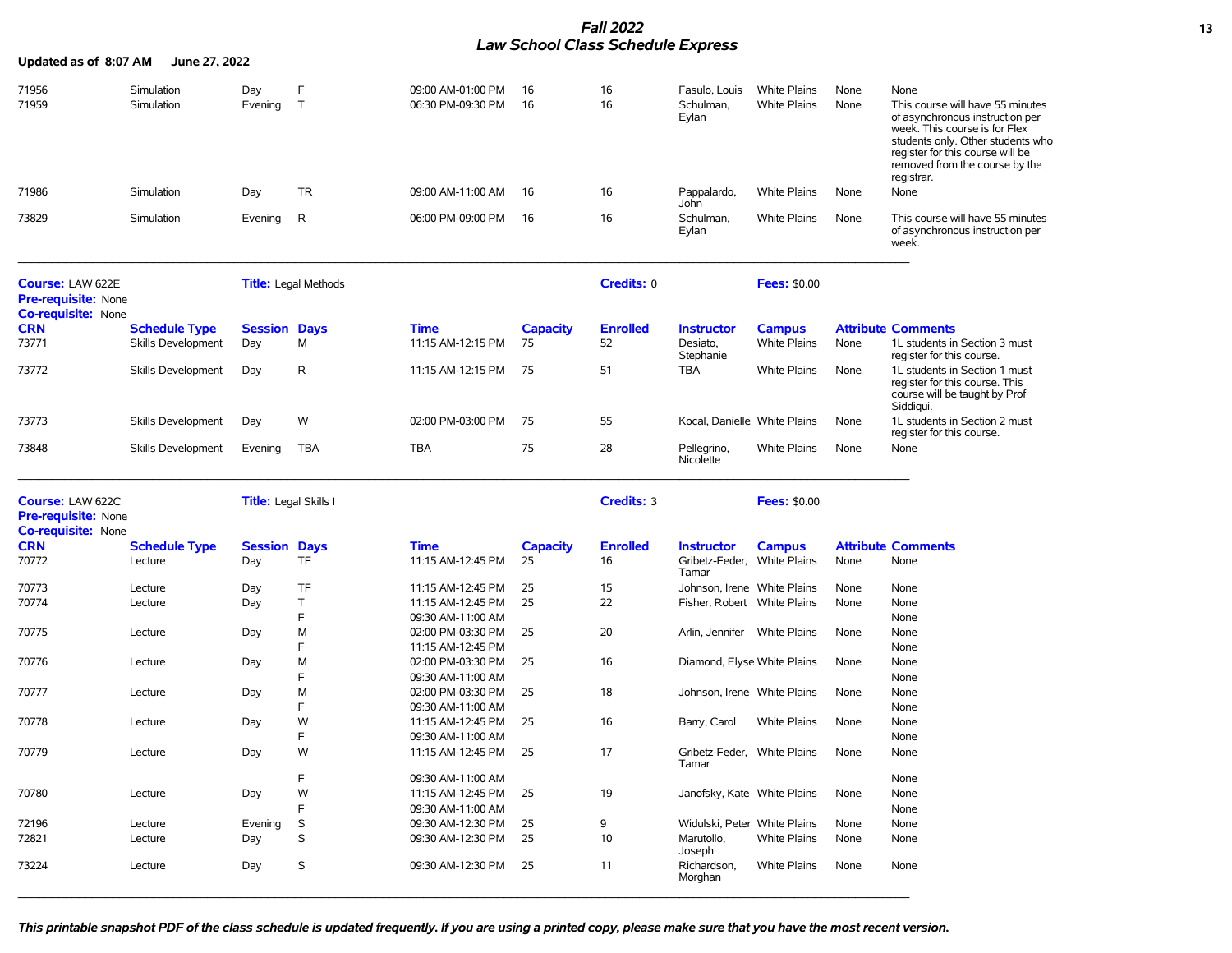## *Fall 2022* **14** *Law School Class Schedule Express*

**Updated as of 8:07 AM June 27, 2022**

| Course: LAW 914<br><b>Pre-requisite: None</b><br><b>Co-requisite: None</b>         |                                            |                                | <b>Title:</b> Legislative and Regulatory Process    |                                  |                       | Credits: 3            |                                                   | <b>Fees: \$0.00</b>                  |      |                                                                                                                                                          |
|------------------------------------------------------------------------------------|--------------------------------------------|--------------------------------|-----------------------------------------------------|----------------------------------|-----------------------|-----------------------|---------------------------------------------------|--------------------------------------|------|----------------------------------------------------------------------------------------------------------------------------------------------------------|
| <b>CRN</b><br>72172                                                                | <b>Schedule Type</b><br>Lecture            | <b>Session Days</b><br>Evening | R.                                                  | Time<br>06:00 PM-09:00 PM        | <b>Capacity</b><br>25 | <b>Enrolled</b><br>23 | <b>Instructor</b><br>Naples, Ryan                 | <b>Campus</b><br>White Plains        | None | <b>Attribute Comments</b><br>Enrollment limited to 16 JD<br>students and 4 MEP students from<br>Dyson.                                                   |
| <b>Course: LAW 861D</b><br><b>Pre-requisite: None</b><br><b>Co-requisite: None</b> |                                            |                                | <b>Title:</b> MBE Strategies (Distance)             |                                  |                       | Credits: 3            |                                                   | <b>Fees: \$0.00</b>                  |      |                                                                                                                                                          |
| <b>CRN</b><br>71983                                                                | <b>Schedule Type</b><br>Skills Development | <b>Session Days</b><br>Day     | E                                                   | <b>Time</b><br>11:15 AM-12:45 PM | <b>Capacity</b><br>60 | <b>Enrolled</b><br>36 | <b>Instructor</b><br>Kocal, Danielle White Plains | <b>Campus</b>                        | None | <b>Attribute Comments</b><br>This course meets on Zoom<br>Fridays from 11:15 to 12:45 The<br>asynchronous portion will be<br>available online each week. |
| <b>Course: LAW 917D</b><br>Pre-requisite: None                                     |                                            |                                | <b>Title:</b> Natural Resources Law (Distance)      |                                  |                       | Credits: 3            |                                                   | <b>Fees: \$0.00</b>                  |      |                                                                                                                                                          |
| <b>Co-requisite: None</b><br><b>CRN</b><br>72720                                   | <b>Schedule Type</b><br>Lecture            | <b>Session Days</b><br>Day     | <b>MW</b>                                           | <b>Time</b><br>11:15 AM-12:45 PM | <b>Capacity</b><br>45 | <b>Enrolled</b><br>41 | <b>Instructor</b><br>Czarnezki,<br>Jason          | <b>Campus</b><br><b>White Plains</b> | None | <b>Attribute Comments</b><br>None                                                                                                                        |
| Course: LAW 647<br><b>Pre-requisite: None</b><br>Co-requisite: None                |                                            |                                | <b>Title:</b> New York Criminal Procedure           |                                  |                       | <b>Credits: 3</b>     |                                                   | <b>Fees: \$0.00</b>                  |      |                                                                                                                                                          |
| <b>CRN</b><br>71320                                                                | <b>Schedule Type</b><br>Lecture            | <b>Session Days</b><br>Day     | <b>TR</b>                                           | <b>Time</b><br>02:00 PM-03:30 PM | <b>Capacity</b><br>60 | <b>Enrolled</b><br>14 | <b>Instructor</b><br>Dorfman, David White Plains  | <b>Campus</b>                        | None | <b>Attribute Comments</b><br>Highly reccommended: Crim<br>Procedure Investigation or Crim<br>Procedure Adjudication taken<br>prior to thie course.       |
| Course: LAW 707<br><b>Pre-requisite: None</b><br><b>Co-requisite: None</b>         |                                            |                                | <b>Title:</b> New York Practice                     |                                  |                       | <b>Credits: 4</b>     |                                                   | <b>Fees: \$0.00</b>                  |      |                                                                                                                                                          |
| <b>CRN</b><br>70855                                                                | <b>Schedule Type</b><br>Lecture            | <b>Session Days</b><br>Day     | R.                                                  | <b>Time</b><br>06:30 PM-09:30 PM | <b>Capacity</b><br>40 | <b>Enrolled</b><br>40 | <b>Instructor</b><br>Centone,<br>Anthony          | <b>Campus</b><br><b>White Plains</b> | None | <b>Attribute Comments</b><br>This course will have 55 minutes<br>of asynchronous instruction per<br>week.                                                |
| Course: LAW 639<br><b>Pre-requisite: None</b><br><b>Co-requisite: None</b>         |                                            | <b>Title: Patent Law</b>       |                                                     |                                  |                       | Credits: 2            |                                                   | <b>Fees: \$0.00</b>                  |      |                                                                                                                                                          |
| <b>CRN</b><br>73764                                                                | <b>Schedule Type</b><br>Lecture            | <b>Session Days</b><br>Evening | W                                                   | <b>Time</b><br>06:00 PM-08:00 PM | <b>Capacity</b><br>30 | <b>Enrolled</b><br>28 | <b>Instructor</b><br>Kelly, Timothy               | <b>Campus</b><br><b>White Plains</b> | None | <b>Attribute Comments</b><br>None                                                                                                                        |
| Course: LAW 817A<br><b>Pre-requisite: None</b><br><b>Co-requisite: None</b>        |                                            |                                | <b>Title:</b> Pre-Trial Civil Litigation Simulation |                                  |                       | <b>Credits: 4</b>     |                                                   | <b>Fees: \$0.00</b>                  |      |                                                                                                                                                          |
| <b>CRN</b>                                                                         | <b>Schedule Type</b>                       | <b>Session Days</b>            |                                                     | <b>Time</b>                      | <b>Capacity</b>       | <b>Enrolled</b>       | <b>Instructor</b>                                 | <b>Campus</b>                        |      | <b>Attribute Comments</b>                                                                                                                                |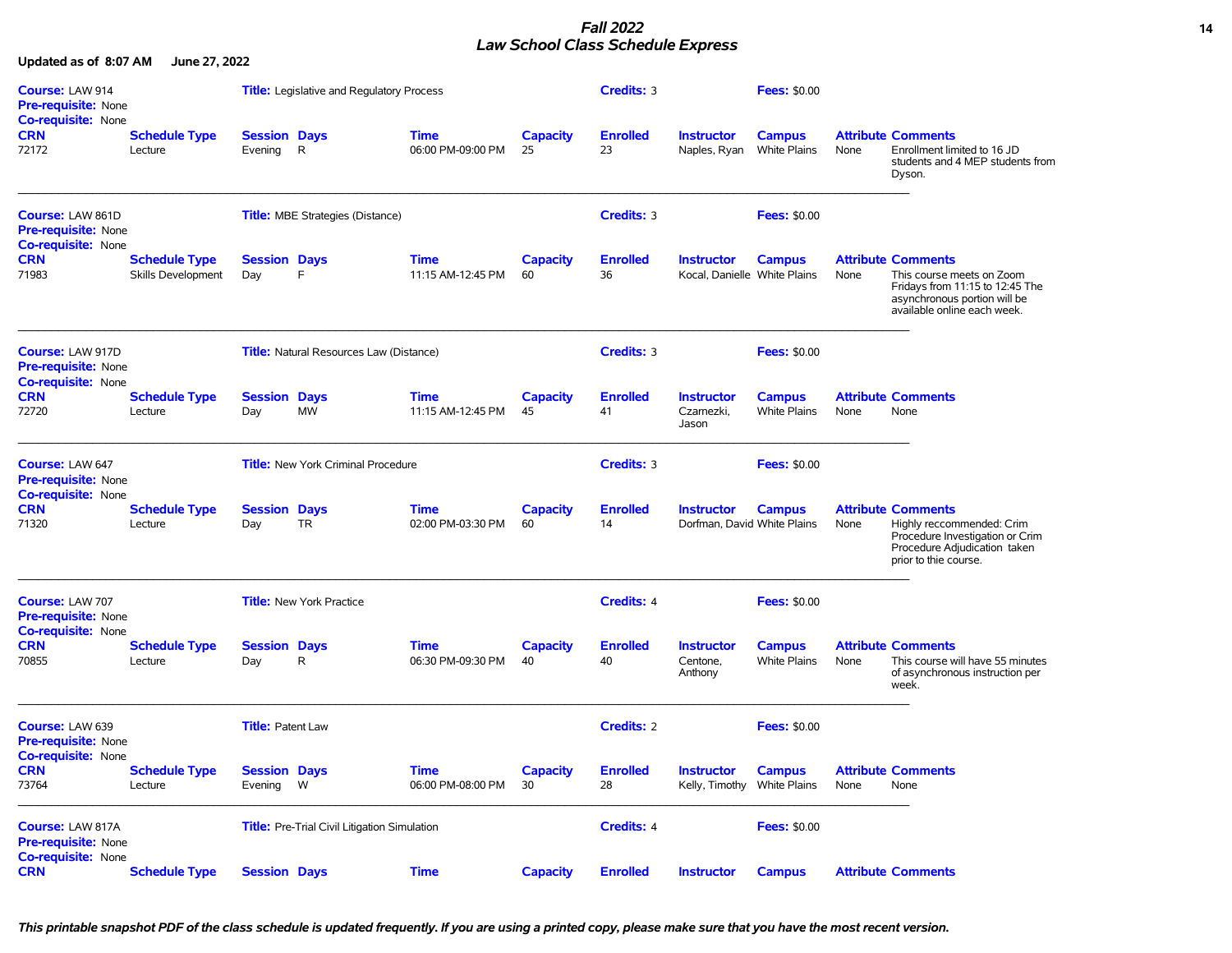#### *Fall 2022* **15** *Law School Class Schedule Express*

| Updated as of 8:07 AM                                                             | June 27, 2022                   |                                  |                                            |                                  |                       |                       |                                            |                                      |      |                                                                                                                                                                                                                                                       |
|-----------------------------------------------------------------------------------|---------------------------------|----------------------------------|--------------------------------------------|----------------------------------|-----------------------|-----------------------|--------------------------------------------|--------------------------------------|------|-------------------------------------------------------------------------------------------------------------------------------------------------------------------------------------------------------------------------------------------------------|
| 72171                                                                             | Simulation                      | Evening                          | TR                                         | 06:00 PM-08:00 PM                | - 8                   | 7                     | McLaughlin,<br>Terence                     | <b>White Plains</b>                  | None | You may not take any clinics in the<br>semester you are enrolled for this<br>course. Evidence is<br>recommended.                                                                                                                                      |
| Course: LAW 861<br><b>Pre-requisite: None</b><br><b>Co-requisite: None</b>        |                                 |                                  | <b>Title:</b> Principles of Legal Analysis |                                  |                       | <b>Credits: 2</b>     |                                            | <b>Fees: \$0.00</b>                  |      |                                                                                                                                                                                                                                                       |
| <b>CRN</b><br>70851                                                               | <b>Schedule Type</b><br>Lecture | <b>Session Days</b><br>Day       | М                                          | Time<br>02:00 PM-03:55 PM        | <b>Capacity</b><br>30 | <b>Enrolled</b><br>22 | <b>Instructor</b><br>Desiato,<br>Stephanie | <b>Campus</b><br><b>White Plains</b> | None | <b>Attribute Comments</b><br>Students required to take this<br>class: GPA under 2.80 at the end<br>of first year All students in ASAP<br>All transfer studentsin their second<br>year All students in their second<br>year, returning from an absence |
| 70852                                                                             | Lecture                         | Evening                          | W                                          | 06:30 PM-08:30 PM                | 30                    | 13                    | Lacroix, Miriam White Plains               |                                      | None | Students required to take this<br>class: GPA under 2.80 at the end<br>of first year All students in ASAP<br>All transfer students in their<br>second year All students in their<br>second year, returning from an<br>absence                          |
| 71169                                                                             | Lecture                         | Day                              | R                                          | 02:00 PM-03:55 PM                | 30                    | 27                    | Desiato,<br>Stephanie                      | <b>White Plains</b>                  | None | Students required to take this<br>class: GPA under 2.80 at the end<br>of the first year All students in<br>ASAP All transfer students in their<br>second year All students in their<br>second year, returning from an<br>absence                      |
| <b>Course: LAW 691</b><br><b>Pre-requisite: None</b><br><b>Co-requisite: None</b> |                                 |                                  | <b>Title:</b> Prisoners' Rights            |                                  |                       | Credits: 3            |                                            | <b>Fees: \$0.00</b>                  |      |                                                                                                                                                                                                                                                       |
| <b>CRN</b><br>72625                                                               | <b>Schedule Type</b><br>Lecture | <b>Session Days</b><br>Day       | <b>MW</b>                                  | Time<br>09:30 AM-11:00 AM        | <b>Capacity</b><br>30 | <b>Enrolled</b><br>30 | <b>Instructor</b><br>Mushlin,<br>Michael   | <b>Campus</b><br><b>White Plains</b> | None | <b>Attribute Comments</b><br>None                                                                                                                                                                                                                     |
| Course: LAW 625<br><b>Pre-requisite: None</b><br><b>Co-requisite: None</b>        |                                 |                                  | <b>Title:</b> Professional Responsibility  |                                  |                       | Credits: 3            |                                            | <b>Fees: \$0.00</b>                  |      |                                                                                                                                                                                                                                                       |
| <b>CRN</b><br>70514                                                               | <b>Schedule Type</b><br>Lecture | <b>Session Days</b><br>Day       | <b>MW</b>                                  | <b>Time</b><br>11:15 AM-12:45 PM | <b>Capacity</b><br>80 | <b>Enrolled</b><br>59 | <b>Instructor</b><br>Griffin, Lissa        | <b>Campus</b><br><b>White Plains</b> | None | <b>Attribute Comments</b><br>This course is required fro 2nd<br>year students                                                                                                                                                                         |
| 70516                                                                             | Lecture                         | Day                              | TR                                         | 09:30 AM-11:00 AM                | 80                    | 80                    | Gross, Jill                                | White Plains                         | None | This course is required fro 2nd<br>year students.                                                                                                                                                                                                     |
| 72144                                                                             | Lecture                         | Day                              | <b>TR</b>                                  | 04:00 PM-05:30 PM                | 40                    | 40                    | Scheinkman.                                | <b>White Plains</b>                  | None | This course is required fro 2nd                                                                                                                                                                                                                       |
| 72618                                                                             | Lecture                         | Day                              | S                                          | 09:30 AM-12:30 PM                | 80                    | 64                    | Alan<br>Humbach, John White Plains         |                                      | None | year students.<br>None                                                                                                                                                                                                                                |
| Course: LAW 634<br><b>Pre-requisite: None</b><br>Co-requisite: None               |                                 | <b>Title: Property</b>           |                                            |                                  |                       | Credits: 4            |                                            | <b>Fees: \$0.00</b>                  |      |                                                                                                                                                                                                                                                       |
| <b>CRN</b><br>72633                                                               | <b>Schedule Type</b><br>Lecture | <b>Session Days</b><br>Evening T |                                            | Time<br>06:30 PM-09:30 PM        | <b>Capacity</b><br>75 | <b>Enrolled</b><br>54 | <b>Instructor</b><br><b>TBA</b>            | <b>Campus</b><br><b>White Plains</b> | None | <b>Attribute Comments</b><br>This course has 55 miutes of<br>asynchronous instruction per<br>week. This course will be taught<br>by Prof Toomey.                                                                                                      |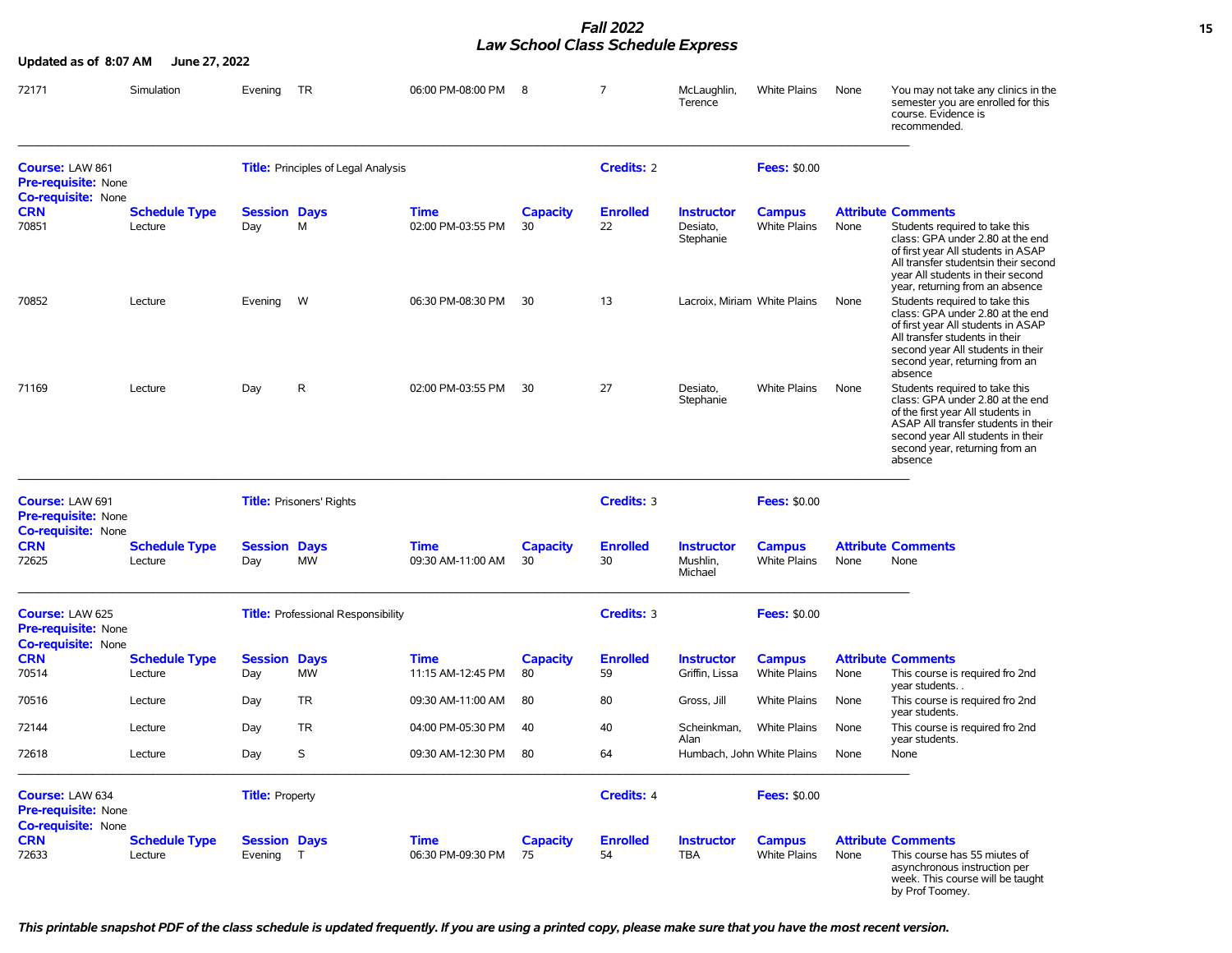## *Fall 2022* **16** *Law School Class Schedule Express*

**Updated as of 8:07 AM June 27, 2022**

| Course: LAW 607<br><b>Pre-requisite: None</b><br><b>Co-requisite: None</b>          |                                            |                                                       | <b>Title:</b> Real Estate Transactions and Finance   |                                  |                       | Credits: 4                        |                                                               | <b>Fees: \$0.00</b>                  |      |                                                                                                                                                               |
|-------------------------------------------------------------------------------------|--------------------------------------------|-------------------------------------------------------|------------------------------------------------------|----------------------------------|-----------------------|-----------------------------------|---------------------------------------------------------------|--------------------------------------|------|---------------------------------------------------------------------------------------------------------------------------------------------------------------|
| <b>CRN</b><br>71500                                                                 | <b>Schedule Type</b><br>Lecture            | <b>Session Days</b><br>Day                            | <b>TR</b>                                            | <b>Time</b><br>11:15 AM-01:15 PM | <b>Capacity</b><br>80 | <b>Enrolled</b><br>39             | <b>Instructor</b><br>Green, Shelby                            | <b>Campus</b><br><b>White Plains</b> | None | <b>Attribute Comments</b><br>None                                                                                                                             |
| Course: LAW 802<br><b>Pre-requisite: None</b><br><b>Co-requisite: None</b>          |                                            |                                                       | <b>Title:</b> Science for Environmental Lawyers      |                                  |                       | <b>Credits: 2</b>                 |                                                               | <b>Fees: \$0.00</b>                  |      |                                                                                                                                                               |
| <b>CRN</b><br>70344                                                                 | <b>Schedule Type</b><br>Lecture            | <b>Session Days</b><br>Day                            | W                                                    | <b>Time</b><br>04:00 PM-05:55 PM | <b>Capacity</b><br>30 | <b>Enrolled</b><br>18             | <b>Instructor</b><br>Aiello-Lammens White Plains<br>, Matthew | <b>Campus</b>                        | None | <b>Attribute Comments</b><br>This course is required for<br>Environmental LL.M. students and<br>recommended for JD students<br>focusing on Environmental Law. |
| Course: LAW 684HH<br><b>Pre-requisite: None</b>                                     |                                            | <b>Title:</b> Skills Workshop: Investigative Advocacy |                                                      |                                  |                       | Credits: 1                        |                                                               | <b>Fees: \$0.00</b>                  |      |                                                                                                                                                               |
| <b>Co-requisite: None</b><br><b>CRN</b><br>72634                                    | <b>Schedule Type</b><br>Skills Development | <b>Session Days</b><br>Evening                        | M                                                    | <b>Time</b><br>06:00 PM-08:00 PM | <b>Capacity</b><br>16 | <b>Enrolled</b><br>16             | <b>Instructor</b><br>Fitzgerald,<br>Brian                     | <b>Campus</b><br><b>White Plains</b> | None | <b>Attribute Comments</b><br>This course will meet for seven<br>weeks.                                                                                        |
| <b>Course: LAW 684LL</b><br><b>Pre-requisite: None</b><br><b>Co-requisite: None</b> |                                            |                                                       | Title: Skills Workshop: Real Estate Closings         |                                  | Credits: 1            |                                   | <b>Fees: \$0.00</b>                                           |                                      |      |                                                                                                                                                               |
| <b>CRN</b><br>72849                                                                 | <b>Schedule Type</b><br>Skills Development | <b>Session Days</b><br>Evening                        | S                                                    | <b>Time</b><br>09:30 AM-12:30 PM | <b>Capacity</b><br>16 | <b>Enrolled</b><br>17             | <b>Instructor</b><br>Cuomo,<br>Christopher                    | <b>Campus</b><br><b>White Plains</b> | None | <b>Attribute Comments</b><br>This course will meet on<br>Saturdays for five weeks.                                                                            |
| Course: LAW 727<br><b>Co-requisite: None</b>                                        | Pre-requisite: LAW 701 Minimum Grade of D  |                                                       | <b>Title:</b> Surrogates Practice                    |                                  |                       | Credits: 2                        |                                                               | <b>Fees: \$0.00</b>                  |      |                                                                                                                                                               |
| <b>CRN</b><br>73758                                                                 | <b>Schedule Type</b><br>Simulation         | <b>Session Days</b><br>Evening                        | R.                                                   | <b>Time</b><br>06:00 PM-08:00 PM | <b>Capacity</b><br>15 | <b>Enrolled</b><br>$\overline{7}$ | <b>Instructor</b><br>Accetta, Joseph White Plains             | <b>Campus</b>                        | None | <b>Attribute Comments</b><br>Due to limited enrollment.<br>preference will be given to<br>students who have taked Law 701:<br>Wills.                          |
| Course: LAW 690A<br><b>Pre-requisite: None</b>                                      |                                            |                                                       | <b>Title:</b> Survey of Dispute Resolution Processes |                                  |                       | Credits: 3                        |                                                               | <b>Fees: \$0.00</b>                  |      |                                                                                                                                                               |
| <b>Co-requisite: None</b><br><b>CRN</b><br>71952                                    | <b>Schedule Type</b><br>Lecture            | <b>Session Days</b><br>Day                            | S                                                    | <b>Time</b><br>09:30 AM-12:30 PM | <b>Capacity</b><br>30 | <b>Enrolled</b><br>17             | <b>Instructor</b><br>Denig, Lisa                              | <b>Campus</b><br><b>White Plains</b> | None | <b>Attribute Comments</b><br>None                                                                                                                             |
| Course: LAW 603<br><b>Pre-requisite: None</b>                                       |                                            |                                                       | <b>Title:</b> Survey of Intellectual Property        |                                  |                       | Credits: 3                        |                                                               | <b>Fees: \$0.00</b>                  |      |                                                                                                                                                               |
| <b>Co-requisite: None</b><br><b>CRN</b><br>71160                                    | <b>Schedule Type</b><br>Lecture            | <b>Session Days</b><br>Day                            | <b>MW</b>                                            | <b>Time</b><br>11:15 AM-12:45 PM | <b>Capacity</b><br>40 | <b>Enrolled</b><br>30             | <b>Instructor</b><br>Scambia, Diego White Plains              | <b>Campus</b>                        | None | <b>Attribute Comments</b><br>None                                                                                                                             |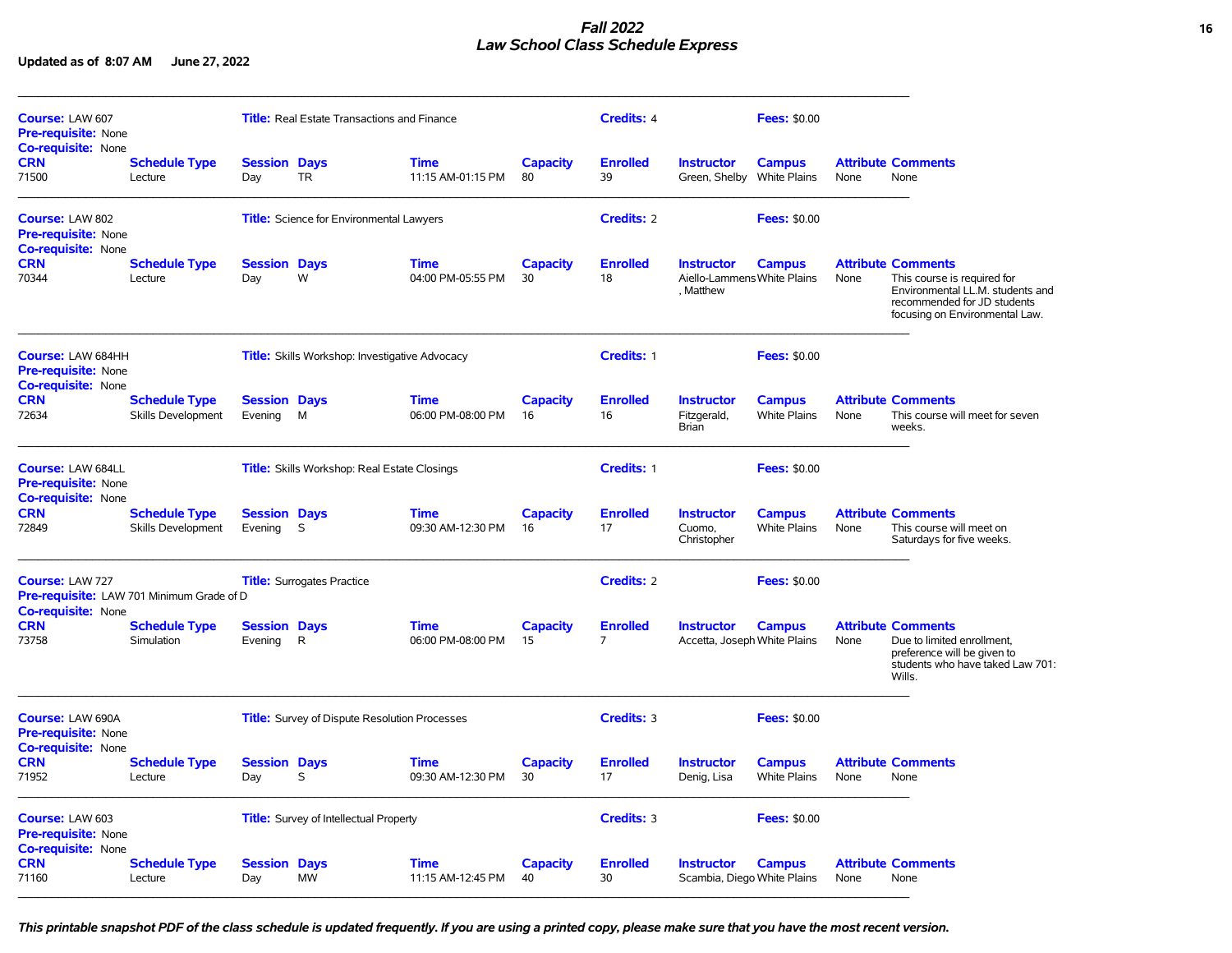## *Fall 2022* **17** *Law School Class Schedule Express*

**Updated as of 8:07 AM June 27, 2022**

| Course: LAW 633<br>Pre-requisite: LAW 733 Minimum Grade of D<br>Co-requisite: None |                                                                                 | <b>Title:</b> Sustainable Development Law Survey |                                               |                                  |                       | Credits: 3           |                                                   | <b>Fees: \$0.00</b> |      |                                                                                                                                                                                                                                                                                                                                                                 |
|------------------------------------------------------------------------------------|---------------------------------------------------------------------------------|--------------------------------------------------|-----------------------------------------------|----------------------------------|-----------------------|----------------------|---------------------------------------------------|---------------------|------|-----------------------------------------------------------------------------------------------------------------------------------------------------------------------------------------------------------------------------------------------------------------------------------------------------------------------------------------------------------------|
| <b>CRN</b><br>72626                                                                | <b>Schedule Type</b><br>Lecture                                                 | <b>Session Days</b><br>Day                       | <b>MW</b>                                     | <b>Time</b><br>09:30 AM-11:00 AM | <b>Capacity</b><br>30 | <b>Enrolled</b><br>5 | <b>Instructor</b><br>Bacher, Jessica White Plains | <b>Campus</b>       | None | <b>Attribute Comments</b><br>None                                                                                                                                                                                                                                                                                                                               |
| <b>Course: LAW 631</b><br><b>Pre-requisite: None</b><br><b>Co-requisite: None</b>  |                                                                                 | <b>Title: Torts</b>                              |                                               |                                  |                       | <b>Credits: 4</b>    |                                                   | <b>Fees: \$0.00</b> |      |                                                                                                                                                                                                                                                                                                                                                                 |
| <b>CRN</b>                                                                         | <b>Schedule Type</b>                                                            | Session                                          | <b>Days</b>                                   | Time                             | <b>Capacity</b>       | <b>Enrolled</b>      | <b>Instructor</b>                                 | <b>Campus</b>       |      | <b>Attribute Comments</b>                                                                                                                                                                                                                                                                                                                                       |
| 70143                                                                              | Lecture                                                                         | Day                                              | MW                                            | 02:00 PM-03:55 PM                | 75                    | 51                   | Simon, Michelle White Plains                      |                     | None | None                                                                                                                                                                                                                                                                                                                                                            |
| 70193                                                                              | Lecture                                                                         | Day                                              | TR                                            | 02:00 PM-03:55 PM                | 75                    | 53                   | McLaughlin,<br>Randolph                           | <b>White Plains</b> | None | None                                                                                                                                                                                                                                                                                                                                                            |
| 70512                                                                              | Lecture                                                                         | Day                                              | <b>TR</b>                                     | 11:15 AM-01:15 PM                | 75                    | 54                   | Kuh, Katrina                                      | White Plains        | None | None                                                                                                                                                                                                                                                                                                                                                            |
| 72194                                                                              | Lecture                                                                         | Evening                                          | R                                             | 06:30 PM-09:30 PM                | 75                    | 33                   | McDonnell,<br>Thomas                              | <b>White Plains</b> | None | This course has 55 minutes of<br>asynchronous instruction per<br>week.                                                                                                                                                                                                                                                                                          |
| Course: LAW 853A<br><b>Pre-requisite: None</b><br><b>Co-requisite: None</b>        |                                                                                 | <b>Title:</b> Trademark Practice and Procedure   |                                               |                                  |                       | <b>Credits: 2</b>    |                                                   | <b>Fees: \$0.00</b> |      |                                                                                                                                                                                                                                                                                                                                                                 |
| <b>CRN</b>                                                                         | <b>Schedule Type</b>                                                            | <b>Session Days</b>                              |                                               | <b>Time</b>                      | Capacity              | <b>Enrolled</b>      | <b>Instructor</b>                                 | <b>Campus</b>       |      | <b>Attribute Comments</b>                                                                                                                                                                                                                                                                                                                                       |
| 73761                                                                              | Lecture                                                                         | Day                                              | R                                             | 11:15 AM-01:15 PM                | 30                    | 25                   | Segall, Karin                                     | <b>White Plains</b> | None | None                                                                                                                                                                                                                                                                                                                                                            |
| Course: LAW 684<br>Co-requisite: None                                              | <b>Pre-requisite:</b> LAW 649 Minimum Grade of D And LAW 625 Minimum Grade of D |                                                  | <b>Title:</b> Trial Advocacy                  |                                  | <b>Credits: 4</b>     |                      | <b>Fees: \$0.00</b>                               |                     |      |                                                                                                                                                                                                                                                                                                                                                                 |
| <b>CRN</b>                                                                         | <b>Schedule Type</b>                                                            | <b>Session Days</b>                              |                                               | <b>Time</b>                      | Capacity              | <b>Enrolled</b>      | <b>Instructor</b>                                 | <b>Campus</b>       |      | <b>Attribute Comments</b>                                                                                                                                                                                                                                                                                                                                       |
| 70752                                                                              | Simulation                                                                      | Day                                              | R                                             | 03:35 PM-06:25 PM                | 16                    | 3                    | <b>TBA</b>                                        | <b>White Plains</b> | None | Prerequisite: Evidence Co<br>requisite: Prof Responsibiliity Must<br>take concurrently with LAW 873<br>Trial Ad Meeting. This course is a<br>prerequisite for some clinics and<br>for both the intra and interschool<br>Trial advocacy competitions.                                                                                                            |
| 72151                                                                              | Simulation                                                                      | Day                                              | W                                             | 02:00 PM-04:55 PM                | 24                    | 15                   | Fasulo, Louis                                     | White Plains        | None | Prerequsites: Evidence Co<br>Requisite: Prof Responsibility Must<br>be taken concurrently with Law<br>873 Trial Ad Meeting. This course<br>is a prerequisite for some clinics<br>and for both intra and interschool<br>Trial Ad Competitions.                                                                                                                   |
| 72827                                                                              | Simulation                                                                      | Day                                              | S                                             | 09:30 AM-12:30 PM                | 16                    | 9                    | <b>TBA</b>                                        | White Plains        | None | Prerequisite: Evidence Co<br>Requisite: Prof Responsibilty.<br>Please email Registar to register<br>for this course. This course is a<br>prerequisite for some clinics and<br>intra and interschool Trial Ad<br>competitions. This course has 55<br>miutes of asynchronous<br>instruction per week. This is the<br>required meeting section for this<br>course. |
| Course: LAW 873<br><b>Pre-requisite: None</b><br>Co-requisite: None                |                                                                                 |                                                  | <b>Title:</b> Trial Advocacy Required Meeting |                                  |                       | Credits: 0           |                                                   | <b>Fees: \$0.00</b> |      |                                                                                                                                                                                                                                                                                                                                                                 |